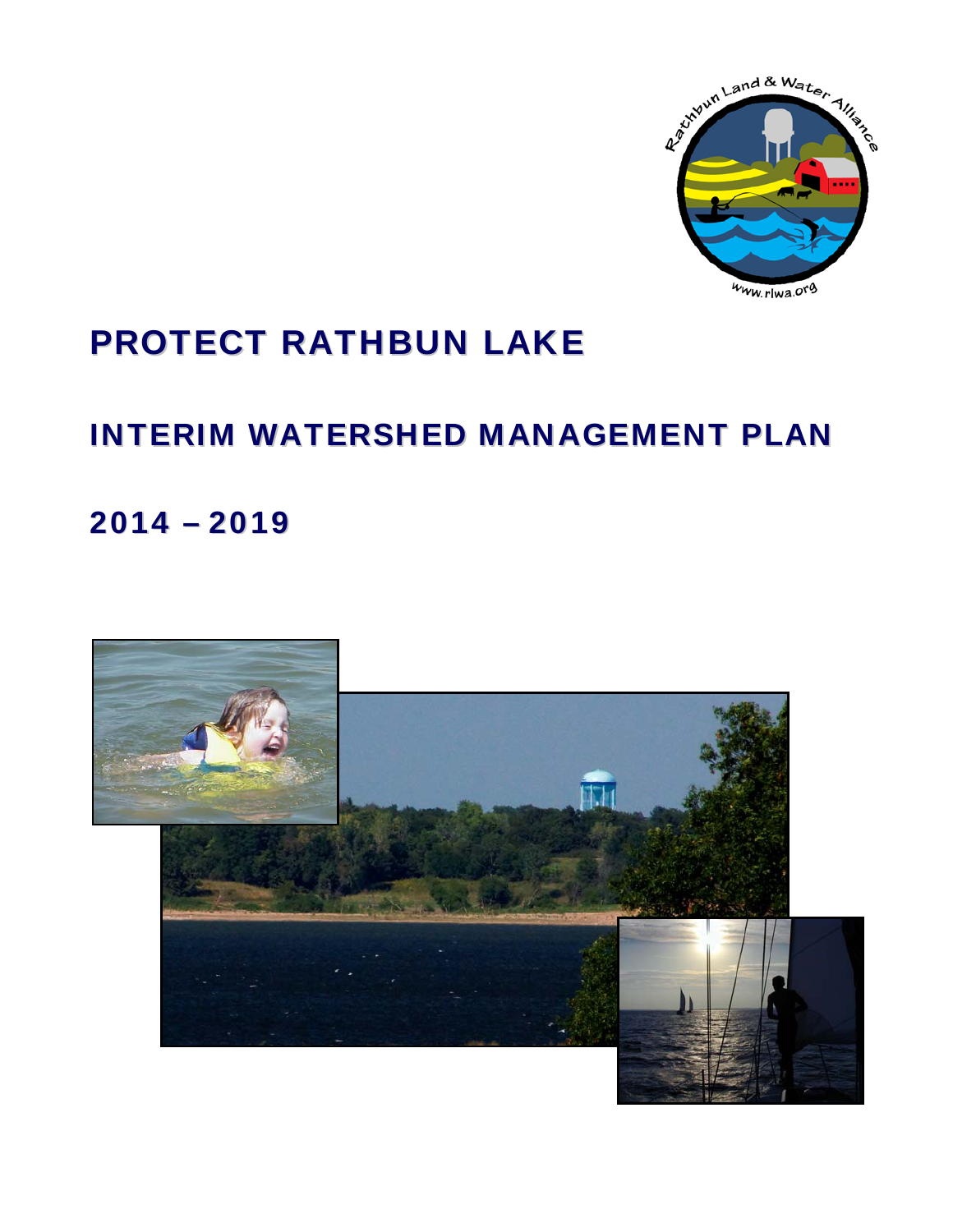#### **INTERIM WATERSHED MANAGEMENT PLAN SUMMARY**

#### **RATHBUN LAKE AND WATERSHED**

Rathbun Lake is the primary source of water for Rathbun Regional Water Association, the largest rural water system in Iowa. The lake also provides recreation for one million visitors annually and is the site of Iowa's Honey Creek Resort State Park. In addition, the lake provides fish and wildlife habitat, flood damage reduction, storage for navigational flows, and water for the Rathbun Fish Hatchery. Rathbun Lake is located on the Chariton River in south central Iowa. The lake's watershed covers 354,000 acres. Corn and soybean production is the major land use on 146,000 acres. Grassland comprises 83,500 acres. Cropland in the watershed has increased by 38,700 acres in the last decade. This increase has been associated with the conversion of grassland and a decrease in land enrolled in the Conservation Reserve Program. There are approximately 820 farms in the watershed.

#### **WATER RESOURCE CONCERNS AND SOURCES OF IMPAIRMENT**

Rathbun Lake's main basin and three of the lake's four arms as well as 15 other water bodies in the watershed are on Iowa's 2012 Section 303(d) List of Impaired Waters. Iowa's 2012 305(b) Water Quality Assessment indicates that Rathbun Lake does not support or only partially supports all of its designated uses due to algal and non-algal turbidity. The assessment also indicates that other water bodies in the watershed are impaired due to siltation, high ammonia, low dissolved oxygen, organic enrichment, and high bacteria levels. The Rathbun Lake Interim Watershed Management Plan addresses the algal and non-algal turbidity causes of impairments in the lake. The 305(b) Water Quality Assessment identifies agriculture as a source of this turbidity. Specifically, watershed assessment findings and water quality monitoring point to sediment and phosphorus from cropland as the principal sources of these causes of impairments. Most of this sediment and phosphorus is carried in runoff from priority land used for row crops. Priority land in the watershed has increased by 27,400 acres to a total of 83,800 acres as a result of the expansion of cropland in the last decade. While this priority cropland comprises just 24% of the watershed, it is the source of 80% of the sediment and phosphorus delivered to Rathbun Lake.

#### **PROGRESS IMPLEMENTING ORIGINAL WATERSHED MANAGEMENT PLAN**

The Rathbun Land and Water Alliance and partners carry out efforts to protect land and water resources in the Rathbun Lake watershed. In 2002, the Alliance completed a watershed management plan that identified reduced sediment and phosphorus delivery to Rathbun Lake as the goal of the Protect Rathbun Lake Project. Project objectives included the application of best management practices (BMPs) for 30,000 acres of priority land to reduce annual sediment and phosphorus loading to the lake by 90,000 tons and 360,000 pounds respectively. Since 2004, project activities have expanded into 45 of 61 targeted sub-watersheds, assistance has been provided to 580 landowners, and practices have been planned and applied for more than 10,000 acres of priority land which will reduce annual sediment and phosphorus delivery to Rathbun Lake by an estimated 42,000 tons and 179,000 pounds respectively. In addition to reduced sediment and phosphorus delivery, water quality monitoring data provides an indication of the effectiveness of BMPs applied through the Protect Rathbun Lake Project. Specifically, long-term monitoring data indicates that the trend in water quality in the lake and its tributaries has been relatively stable in spite of the large increase in cropland in the watershed. The targeted application of BMPs for priority land has helped to prevent the deterioration in water quality in the lake and its tributaries due to sediment and phosphorus loading that might have otherwise occurred given the significant expansion of land used for row crops in the watershed.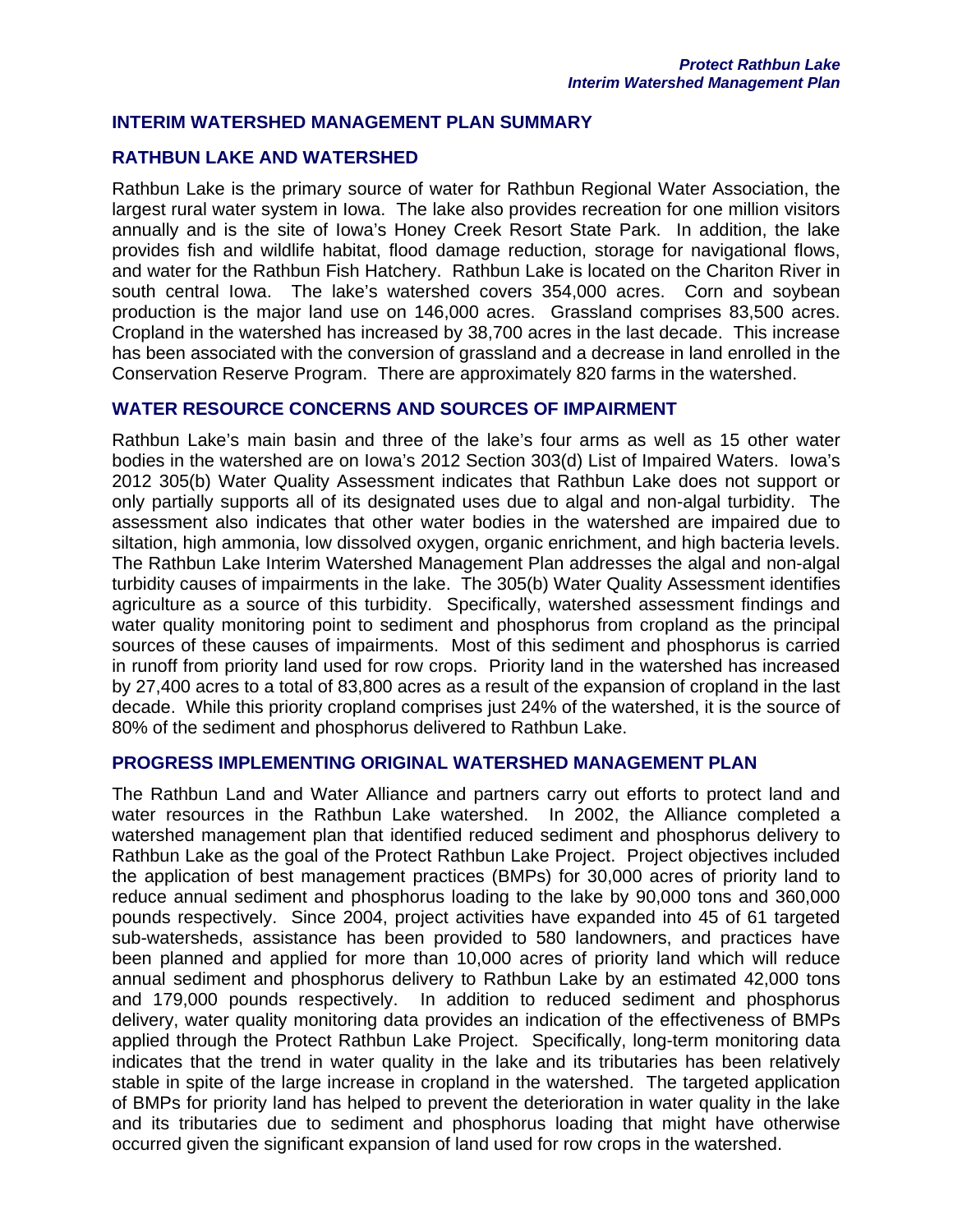#### **DEVELOPMENT OF TOTAL MAXIMUM DAILY LOAD FOR RATHBUN LAKE**

The Iowa Department of Natural Resources (DNR) together with the Alliance and other partners are developing a Total Maximum Daily Load (TMDL) for Rathbun Lake. The results from expanded water quality monitoring in the lake and its tributaries combined with the collection of current field-level information from the watershed will be used to create models to prepare the TMDL. The Iowa DNR and Alliance expect the TMDL will be completed and receive approval of the US Environmental Protection Agency by 2019. The TMDL will provide the Alliance with specific pollutant load allocations for sediment and phosphorus. This information from the TMDL will enable the Alliance and its partners to identify strategies that will reduce the loading of sediment and phosphorus to Rathbun Lake. The TMDL and these strategies will serve as the basis for preparing a new nine-element water quality improvement plan for the Rathbun Lake watershed.

#### **INTERIM RATHBUN LAKE WATERSHED MANAGEMENT PLAN**

The Alliance and its partners have prepared an Interim Rathbun Lake Watershed Management Plan. This interim plan will guide Protect Rathbun Lake Project activities from 2014 to 2019 during development of the TMDL and preparation of the new nine element water quality improvement plan for the Rathbun Lake watershed. The Alliance anticipates that BMPs will be applied for 5,000 total acres, of which 2,500 acres will be priority land, during the five-year interim plan period. These practices will contribute to the accomplishment of the Protect Rathbun Lake Project's overall goal and objectives by reducing annual sediment and phosphorus delivery to Rathbun Lake by an estimated 7,500 tons and 30,000 pounds respectively. This reduction in the delivery of sediment and phosphorus from the watershed is projected to benefit water quality in Rathbun Lake by decreasing the average total suspended solids and phosphorus concentrations and lowering the median trophic state index values for Secchi depth and total phosphorus in the lake by an estimated two percent. Project activities will continue in the 45 active targeted sub-watersheds and expand into the remaining sub-watersheds. In addition, water quality monitoring, geographic information system analyses, and watershed outreach will continue to be implemented as essential project activities.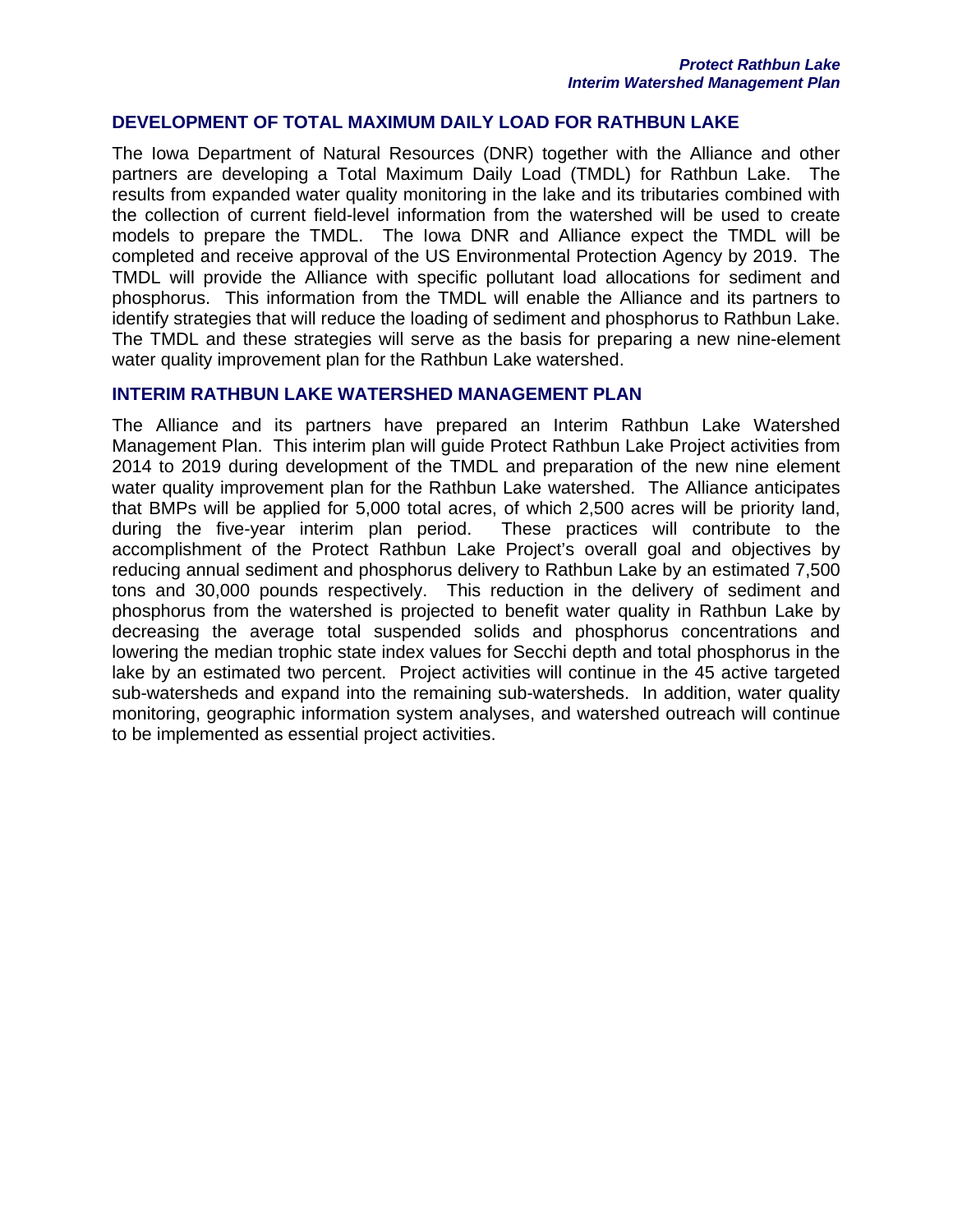#### **RATHBUN LAKE AND WATERSHED**

**Rathbun Lake Features** Rathbun Lake is the primary source of water for the Rathbun Regional Water Association (RRWA). RRWA is one of the largest rural water systems in the United States and the largest system in Iowa. RRWA provides eight million gallons of water daily to close to 80,000 people for residential, agricultural, and business use in 18 counties and 51 communities in Iowa and Missouri. In addition to being an important source of drinking water, the 11,000-acre lake offers recreational opportunities for one million visitors annually and is the site of Iowa's Honey Creek Resort State Park. Rathbun Lake also provides flood damage reduction for 150,000 acres of downstream land, fish and wildlife habitat in the lake and on 21,000 acres of adjacent public land, downstream water quality improvement, storage for supplementing navigational flows, and water for the Iowa Department of Natural Resources' (DNR) Rathbun Fish Hatchery. Rathbun Lake is located on the Chariton River in south central Iowa. The US Army Corps of Engineers (ACOE) developed the lake in the late 1960s. The ACOE is responsible for managing Rathbun Lake, lake facilities, and adjacent public land.

**Watershed Area and Demographics** The Rathbun Lake watershed includes slightly more than 354,000 acres. The six counties in the Rathbun Lake watershed are Appanoose (52,063 acres, 15% of the watershed), Clarke (15,500 acres, 4% of the watershed), Decatur (7,280 acres, 2% of the watershed), Lucas (90,997 acres, 26% of the watershed), Monroe (6,523 acres, 2% of the watershed) and Wayne (181,697 acres, 51% of the watershed). The six counties in the Rathbun Lake watershed are among the least prosperous in Iowa. These counties have some of the highest poverty and unemployment rates and lowest levels of income and farm sales in the state. Approximately 15,000 people live in the Rathbun Lake watershed. There are ten communities and an estimated 820 farms in the watershed. The majority of farms are family owned and operated. Almost all of the residents in the watershed rely on Rathbun Lake for their drinking water. Maps 1, 2, and 3 that accompany this plan identify features in the Rathbun Lake watershed, including the 12 digit hydrologic units and subwatersheds.

**Watershed Geology, Soils, and Climate** The landscape in the Rathbun Lake watershed is characterized by rolling uplands, integrated drainage, and occasional broad alluvial plains. Most soils in the watershed formed in loess, glacial till, or alluvium. A few of the soils formed in colluvium, eolian sand, or shale residuum. The majority of soils in the Rathbun Lake watershed have characteristics that limit their potential uses. This limitation arises from a prevalence of soils that are highly susceptible to erosion, shallow to rootrestrictive zones, excessively wet, and inherently low in fertility. The climate in south central Iowa and the Rathbun Lake watershed is classified as humid continental. Winters are cold and summers are quite hot. The average temperature in the winter is 27 degrees Fahrenheit. The average temperature in the summer is 73 degrees Fahrenheit. Total annual precipitation averages 35 inches, of which nearly 70% usually falls in April through September. The average seasonal snowfall is 27 inches. The average length of a growing season is 160 days.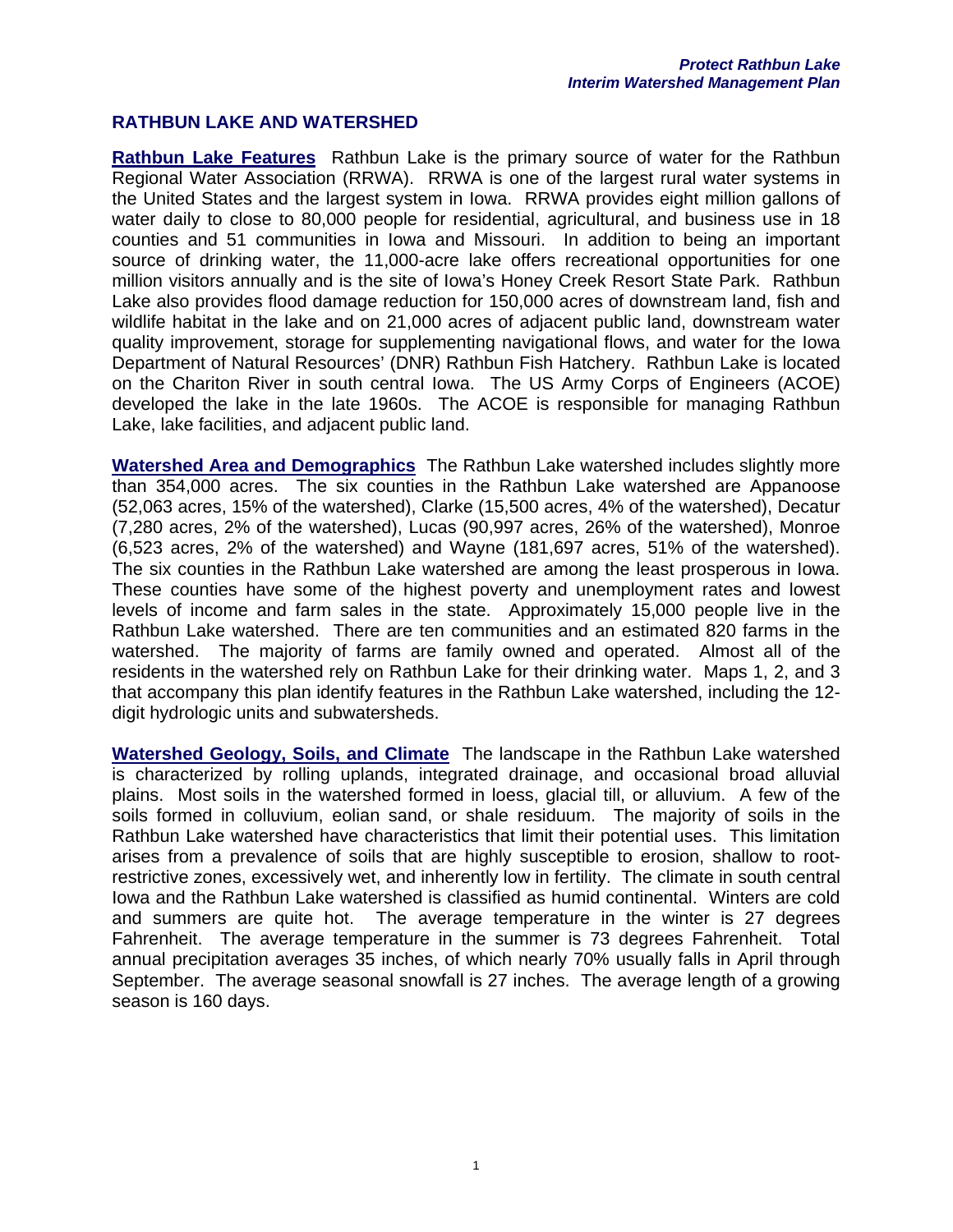## **RATHBUN LAKE AND WATERSHED cont.**

**Land Use in the Watershed** As indicated, Rathbun Lake's watershed encompasses approximately 354,000 acres. Table 1 presents current land use information for the watershed. One of the most significant aspects of land use in the Rathbun Lake watershed during the last decade in terms of potential impacts on water quality in the lake and its tributaries is the increase in acres used for row crop production. Since 2004, cropland in the watershed has increased by 36% or an estimated 38,700 acres. This increase in cropland has been associated with the conversion of approximately 22,100 acres of grassland as well as a decrease in land enrolled in the Conservation Reserve Program (CRP) by an estimated 16,600 acres from the program's peak acreage in 2006. Maps 4 and 5 that accompany this plan present land use information for the Rathbun Lake watershed.

|         | Cropland | <b>Land in CRP</b> | Grassland | Woodland | Other  |
|---------|----------|--------------------|-----------|----------|--------|
| Percent | 41       | 9.5                | 24        | 16       | 9.5    |
| Acres   | 146,226  | 33,500             | 83,591    | 57,405   | 33,619 |

## **Table 1 Land Use in the Rathbun Lake Watershed (2013)**

In general, cropping patterns in the watershed consist of continuous corn and soybeans on land with slopes of less than nine percent and two to four years of row crops in rotation with four to six years of meadow on steeper land. Grassland consists primarily of cool season grasses which receive relatively limited intensive management. Woodland is comprised primarily of oak, hickory, eastern cottonwood, and silver maple. Woodland receives very little to no management.

There are approximately 450 livestock operations in the watershed. Most are beef cattle operations that rely primarily on pasture for grazing with little or no confinement of livestock. The remaining operations confine livestock in lots or buildings for at least a portion of the year. Activities of the few larger operations, concentrations of smaller operations, and any operations that impact land in proximity to rivers and streams are potential water quality concerns.

There are 13 publicly owned areas in the watershed consisting of more than 24,000 acres. Most notable are the Rathbun Lake Project Area, Honey Creek Resort State Park, Colyn Marsh Area, Bob White State Park, and the Lucas County Greenbelt Complex.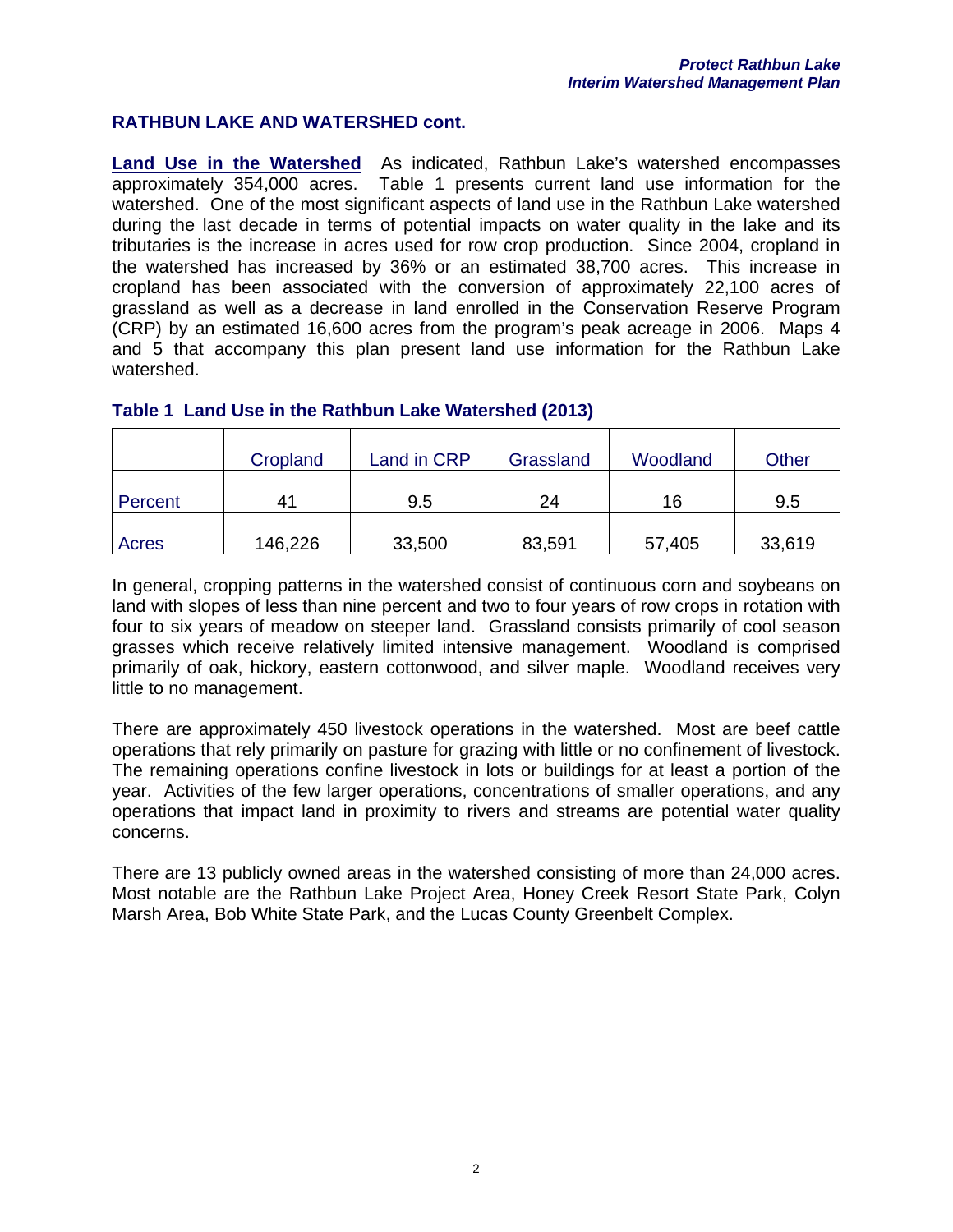#### **WATER RESOURCE CONCERNS AND IMPAIRMENTS**

**Iowa's 2012 Section 303(d) List of Impaired Waters** Rathbun Lake's main basin and three of the four principal arms of the lake as well as fifteen other water bodies and water body segments in the watershed are included on Iowa's 2012 Section 303(d) List of Impaired Waters. Rathbun Lake impairments are caused by algal and non-algal turbidity. The fifteen other water bodies and water body segments in the lake's watershed are impaired due to siltation, high ammonia levels, low dissolved oxygen, organic enrichment, and high bacteria levels. A number of these water bodies and water body segments are also included on the Section 303(d) list for not supporting their designated aquatic life uses, most often due to biological impairment. These biological impairments are likely associated with several of the identified physical and chemical impairments in these water bodies and water body segments. Several factors contributing to the impaired conditions in Rathbun Lake as well as these other water bodies and water body segments have been identified by past and ongoing watershed assessments and water quality monitoring activities. Principal factors identified are the large amounts of sediment and phosphorus carried in runoff to these impaired waters from land used primarily for row crop production in the watershed. Map 6 that accompanies this plan identifies water bodies in the Rathbun Lake watershed on Iowa's 2012 Section 303(d) List of Impaired Waters.

**Iowa's 2012 305(b) Water Quality Assessment** This DNR assessment indicates that Rathbun Lake and other water bodies and water body segments in the lake's watershed are impacted by agricultural nonpoint sources of water quality impairment. The assessment determined that water quality in Rathbun Lake's main basin and Chariton, South Fork, and Honey Creek Arms did not support or only partially supported their Class A (primary contact recreation) and Class B (aquatic life support) designated uses. Fifteen additional water bodies and water body segments in the Rathbun Lake watershed have been assessed as not supporting or only partially supporting one or more of their designated uses. These water bodies and water body segments include Bob White Lake; Chariton River; Chariton Creek; Dick Creek; Fivemile Creek; Honey Creek (2); Jackson Creek; Jordan Creek; Ninemile Creek; South Fork Chariton River; Walker Branch; West Jackson Creek; and Wolf Creek. Primary causes of impairment in Rathbun Lake identified in the assessment are algal and non-algal turbidity. The assessment identifies siltation, high ammonia levels, low dissolved oxygen, organic enrichment, and high bacteria levels as causes of impairment in the other water bodies and water body segments in the lake's watershed. The DNR has also identified Rathbun Lake and other water bodies in the lake's watershed as phosphorusimpacted due to the algal blooms, organic enrichment, aquatic vegetation, and turbidity that impair their water quality.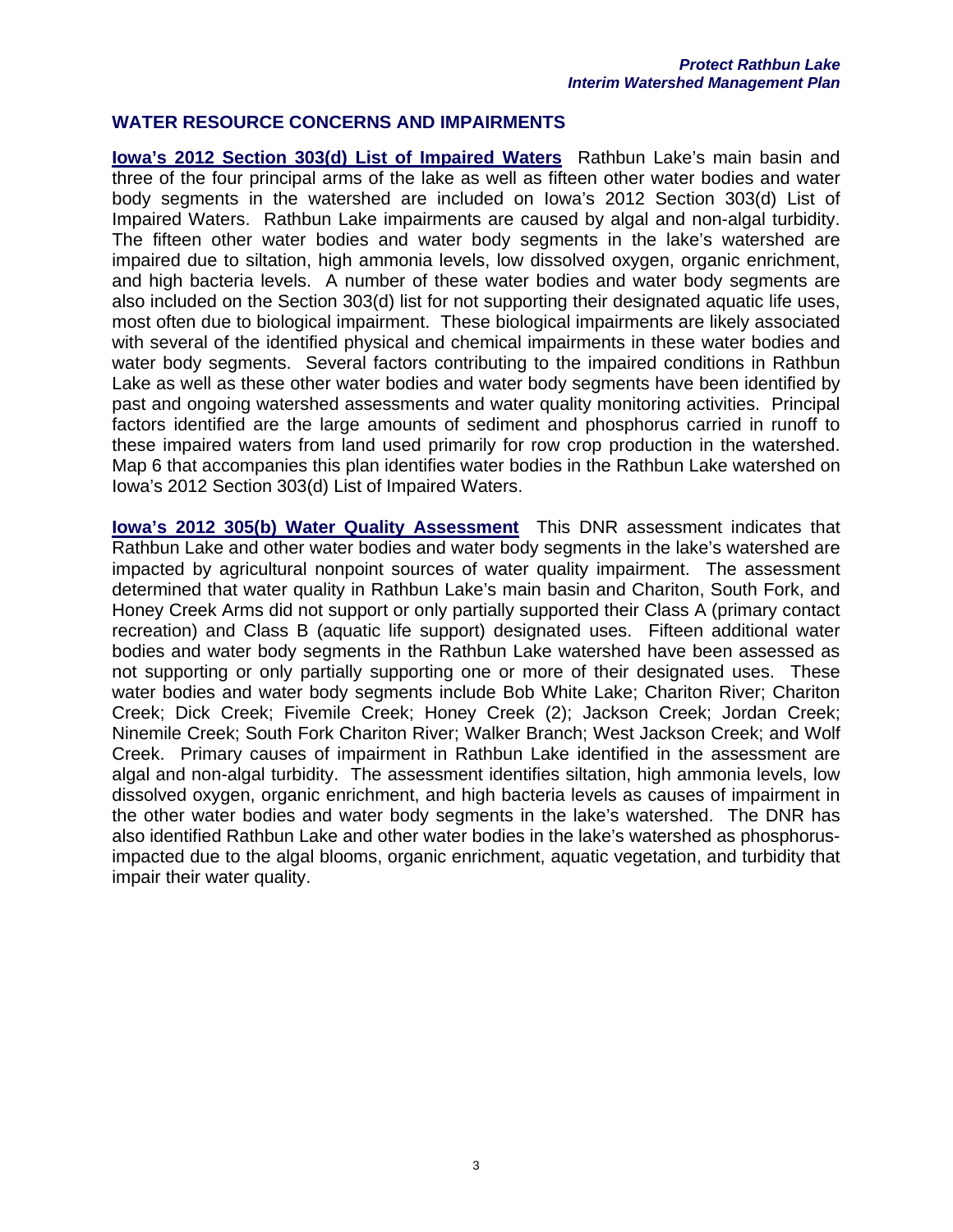#### **WATER RESOURCE CONCERNS AND IMPAIRMENTS cont.**

**Water Quality Monitoring Program and Analysis** The Alliance, in partnership with the Iowa DNR, ACOE, State Hygienic Laboratory, and Iowa State University (ISU), have conducted a cooperative water quality monitoring program in Rathbun Lake and the lake's tributaries since 1997. The annual program has consisted of at least monthly sample collection and field measurements taken at as many as 20 fixed monitoring sites in Rathbun Lake, its tributaries, and outlet in the Chariton River. In 2011, event-based automated sampling was added to the monitoring program to better quantify sediment and nutrient transport associated with heavy precipitation events. Water quality monitoring efforts during the last 16 years have captured several drought periods and multiple flood events, allowing the Alliance and its partners to better understand sediment and nutrient loading to Rathbun Lake. The Iowa DNR's Rathbun Lake and Watershed 2013 Monitoring Summary, which includes an analysis of long-term monitoring data, accompanies this plan. Additionally, map 7 that accompanies this plan identifies the locations of water quality monitoring sites in Rathbun Lake, tributaries in the lake's watershed, and the lake outlet in the Chariton River.

The primary purpose of the Alliance's and partners' water quality monitoring program is to provide the data required to evaluate water bodies in the Rathbun Lake watershed for Iowa's Section 303(d) List of Impaired Waters and Iowa's 305(b) Water Quality Assessment. Monitoring data in Rathbun Lake indicate high to extremely high levels of algal and non-algal turbidity, very poor to extremely poor water transparency, very high to extremely high levels of phosphorus, low to moderately high levels of chlorophyll-a, generally low levels of atrazine, and very low levels of nitrate. The trend in lake water quality based on long-term monitoring results for these parameters has been relatively stable, although recent data suggests an increase in non-algal turbidity, especially during the early spring months, that is most likely due to the expansion of cropland in the watershed. Rathbun Lake continues to experience periods of extreme turbidity, especially after large rainfall events in the watershed, and frequent algae blooms in the arms of the lake. Results from monitoring in Rathbun Lake's tributaries indicate high levels of phosphorus and sediment throughout the watershed, especially after heavy rains. Longterm monitoring data shows relatively little change in nutrient and suspended solids concentrations in the lake's tributaries in spite of the increase in cropland in the watershed. Recent monitoring efforts focused on sediment and nutrient loading during precipitation events have found that the highest concentrations of nutrients and suspended solids in Rathbun Lake and the lake's tributaries are associated with heavy rainfall in the watershed.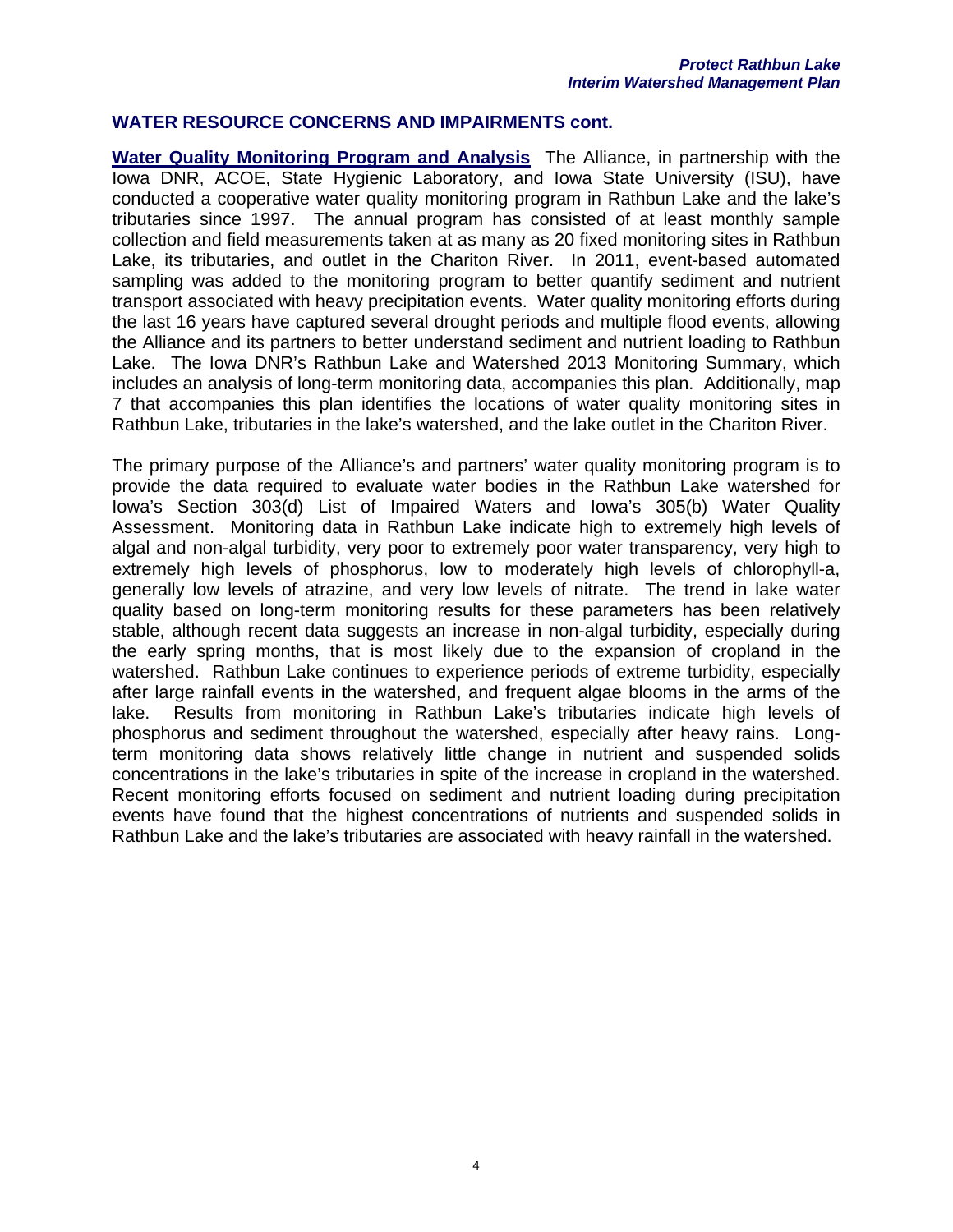#### **SOURCES OF WATER QUALITY IMPAIRMENT**

Watershed assessment findings and water quality monitoring results to date indicate that land in the Rathbun Lake watershed which is used for row crop production is the primary source of the sediment and phosphorus that impair water quality in Rathbun Lake and the lake's tributaries. Specifically:

**Sediment from Agricultural Land** The annual sediment load to Rathbun Lake and its tributaries from land in the watershed is currently estimated at 314,200 tons as determined by recent land use data and ongoing assessment efforts. The principal source of this sediment is the 83,800 acres of priority land in the watershed that is used for row crop production. The annual sediment delivery to Rathbun Lake and its tributaries from this priority land averages three tons per acre. One of the more significant assessment findings is that even though this priority land comprises just 24% of the Rathbun Lake watershed it is the source of 80%, or 252,100 tons, of the estimated 314,200 tons of sediment delivered annually to Rathbun Lake and the lake's tributaries from the watershed. Map 8 that accompanies this plan identifies priority land in the Rathbun Lake watershed.

**Phosphorus from Agricultural Land** Recent land use data and ongoing assessment activities also indicate that the annual phosphorus load to Rathbun Lake and its tributaries from land in the watershed is currently estimated at 1,234,800 pounds. Assessments have determined that almost all of the phosphorus carried in runoff from land in the Rathbun Lake watershed is sediment-bound. As such, the principal source of phosphorus in the watershed is the 83,800 acres of priority land. Annual phosphorus delivery to the lake and tributaries from priority land averages close to 12 pounds per acre. Total annual phosphorus delivery from this priority land is more than 990,800 pounds of the estimated 1,234,800 pounds of annual phosphorus loading to Rathbun Lake and the lake's tributaries from the watershed.

**Conversion of Land to Row Crop Production** Current assessment findings in terms of the acres of priority land in the Rathbun Lake watershed and the estimated sediment and phosphorus delivery to Rathbun Lake and its tributaries are based on analyses using 2013 land use data combined with up-to-date field information. These analyses found that cropland acres in the Rathbun Lake watershed have increased by 36% in the past decade. During this period, an estimated 38,700 acres of land in the watershed that was previously used for grassland or enrolled in CRP have been converted to row crop production. Assessment analyses determined that this conversion of land to row crops has expanded the acreage of priority land in the watershed in recent years by an estimated 27,400 acres from 56,400 acres to 83,800 acres. This expansion of priority land in the watershed is projected to increase the annual loading of sediment and phosphorus to the lake and its tributaries from this land by close to 50% to 252,100 tons of sediment and 990,800 pounds of phosphorus. In comparison, previous assessment efforts estimated that 173,100 tons of sediment per year and 675,100 pounds of phosphorus per year were carried in runoff to the lake and its tributaries from priority land in the watershed.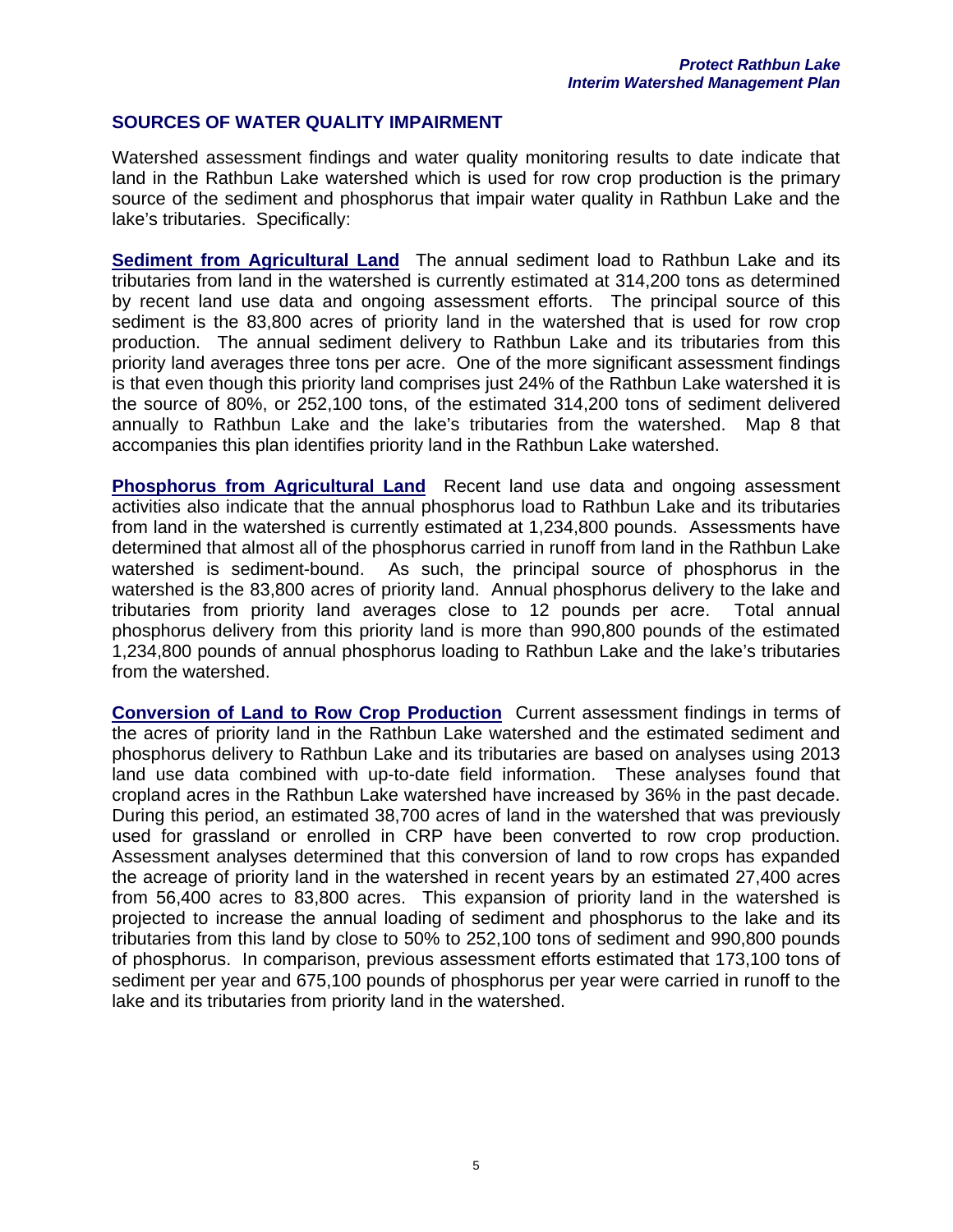#### **PROGRESS IMPLEMENTING ORIGINAL WATERSHED MANAGEMENT PLAN**

**Rathbun Land and Water Alliance** The Alliance and its partners coordinate and support efforts to protect land and water resources in the Rathbun Lake watershed. Alliance members include local soil and water conservation districts (SWCDs), county governments, and RRWA. Private, state, and federal partners include: Farm Bureau, CoBank, Iowa DNR, Iowa Department of Agriculture and Land Stewardship's Division of Soil Conservation (DSC), ISU, Iowa Watershed Improvement Review Board (WIRB), USDA Natural Resources Conservation Service (NRCS), US ACOE, and US Environmental Protection Agency (EPA). The Alliance is organized as a nonprofit corporation under Iowa Code Chapter 504 and section 501(c)(3) of the US Internal Revenue Code.

**Rathbun Lake Watershed Management Plan** In 2002, the Alliance completed a watershed assessment and developed management strategies as part of an approved Rathbun Lake watershed management plan. At that time, the Alliance's assessment was one of the most comprehensive analyses of its type for a watershed the size of Rathbun Lake's in Iowa. The assessment identified and prioritized agricultural nonpoint sources of water quality impairment in the watershed. Assessment results were used by the Alliance to develop water quality protection management strategies for the Rathbun Lake watershed that are being implemented in the Protect Rathbun Lake Project.

**Protect Rathbun Lake Project** The Alliance developed strategies in the original Rathbun Lake watershed management plan that identify and address the reduction of sediment and phosphorus delivery to Rathbun Lake as the overall goal of the Protect Rathbun Lake Project. The Alliance considered the application of best management practices (BMPs) for one-half of the priority land identified in the Rathbun Lake watershed during development of the original management plan, approximately 30,000 acres, to be an achievable and significant objective in pursuit of this goal. Accomplishment of this objective would reduce annual sediment and phosphorus delivery to Rathbun Lake and its tributaries by an estimated 90,000 tons and 360,000 pounds respectively. The Alliance originally estimated that achieving these objectives of installing BMPs for priority land and reducing sediment and phosphorus loading to Rathbun Lake and the lake's tributaries would require a minimum of 30 years and at least \$25 million.

**Development of Total Maximum Daily Load for Rathbun Lake** The Alliance and its partners, in particular the Iowa DNR, recently initiated activities that will lead to a thorough revision of the original Rathbun Lake watershed management plan. The Iowa DNR is guiding the Alliance and other partners in developing a Total Maximum Daily Load (TMDL) for Rathbun Lake. The results from expanded water quality monitoring in the lake and its tributaries combined with the collection of current field-level information from the watershed will be used to create and apply credible models to prepare a robust TMDL for the lakewatershed system. The Iowa DNR and Alliance expect the TMDL will be completed and receive approval of the US EPA by 2019. The TMDL will provide the Alliance with specific pollutant load allocations for sediment and phosphorus. This information from the TMDL will enable the Alliance and its partners to identify strategies that will reduce the loading of sediment and phosphorus to Rathbun Lake. The TMDL and these strategies will serve as the basis for preparing a new nine-element water quality improvement plan for the Rathbun Lake watershed. The Alliance and partners have completed this interim management plan to guide water quality protection activities in the Rathbun Lake watershed until completion of the TMDL and the new water quality improvement plan.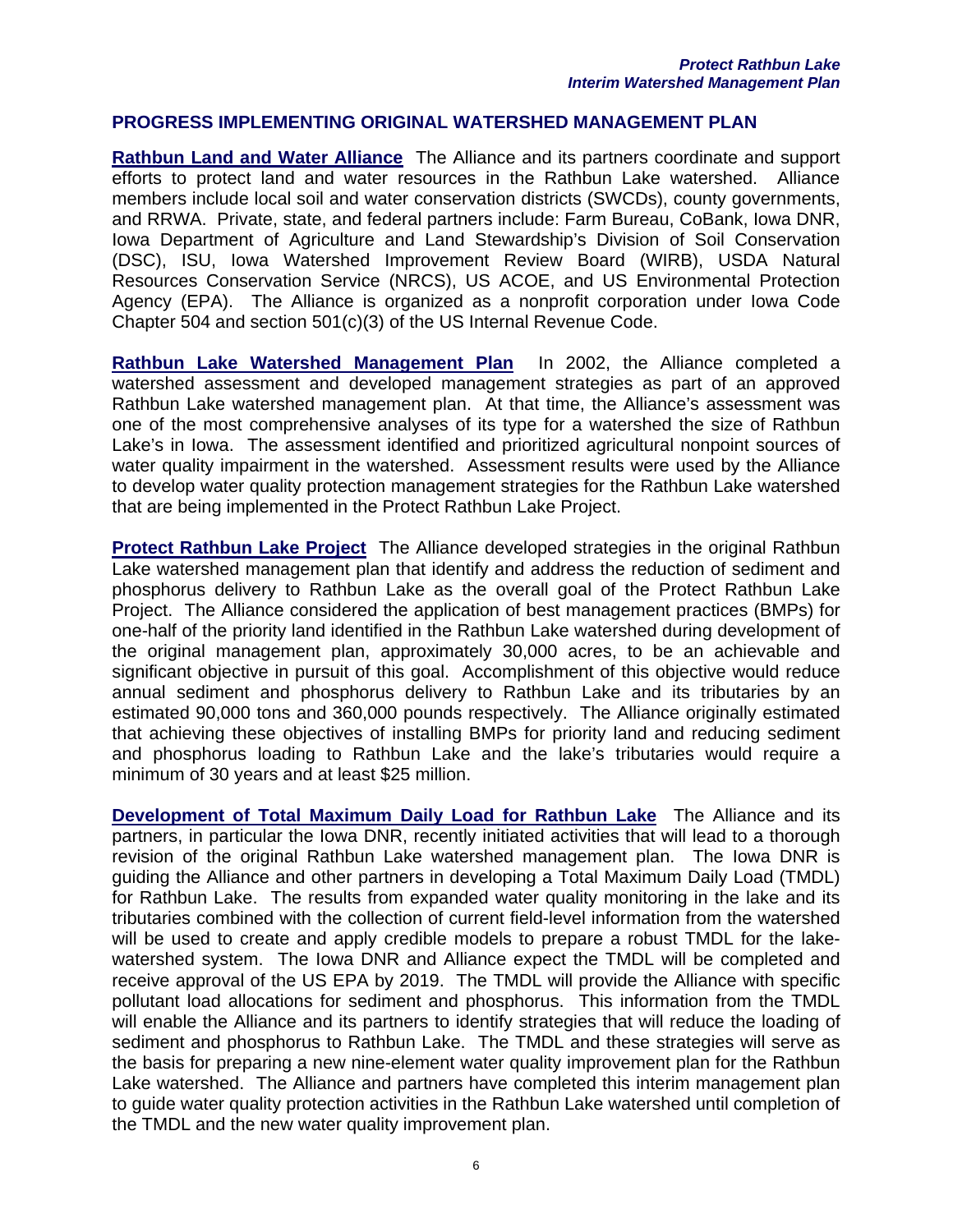#### **PROGRESS IMPLEMENTING ORIGINAL WATERSHED MANAGEMENT PLAN cont.**

**Evaluation of Plan Implementation** Protect Rathbun Lake Project activities were initiated in 2004. During the first ten years of project activities, significant progress has been made toward implementation of project activities, achievement of project objectives, and accomplishment of the project's overall goal to reduce the sediment and phosphorus carried in runoff to Rathbun Lake from priority land in the watershed. Specifically:

- Project activities are underway in 45 of the 61 targeted sub-watersheds in the Rathbun Lake watershed. Map 9 that accompanies this plan identifies targeted sub-watersheds in which the project is active. In addition, a series of 45 targeted sub-watershed maps that illustrate progress in planning and applying BMPs accompanies this plan;
- Assistance has been provided to 580 landowners which resulted in 330 of these landowners, a participation rate of nearly 60%, agreeing to apply BMPs for priority land;
- BMPs have been planned and applied for 23,000 total acres, more than 10,000 acres of which is priority land (33% of project objective) with the remaining considered associate priority land since, due to its location, it must also be treated to address the priority land;
- BMPs that have been planned and applied will reduce the delivery of sediment and phosphorus to Rathbun Lake and its tributaries by an estimated 42,000 tons and 179,000 pounds per year respectively (47% and 49% of project objectives);
- Assistance was provided to landowners and other partners to restore more than 1,500 acres of wetland, riparian, and shoreline areas that will benefit water quality in the lake;
- Water quality monitoring, geographic information system (GIS) analyses, and watershed outreach activities are conducted in support of efforts to achieve the project's priority land treatment and sediment and phosphorus reduction objectives and goal; and
- Long-term monitoring data show that water quality in Rathbun Lake and its tributaries has been relatively stable. These results indicate that the targeted application of BMPs for priority land has helped prevent any significant deterioration in water quality caused by increased sediment and phosphorus loading that might have otherwise occurred given the expansion of cropland in the watershed.

Table 2 presents progress to date by Protect Rathbun Lake Project activities to reduce loading to the lake and its tributaries from priority land in the watershed.

|                                                           | Tons of<br><b>Sediment</b> | Pounds of<br>Phosphorus |
|-----------------------------------------------------------|----------------------------|-------------------------|
| Estimated Load from Priority Land (2013)                  | 252,100                    | 990,800                 |
| Estimated Load from Priority Land (2002)                  | 173,100                    | 675,100                 |
| Estimated Increase in Load from Priority Land (2002-2013) | 79,000                     | 315,700                 |
| <b>Original Load Reduction Objectives</b>                 | 90,000                     | 360,000                 |
| <b>Estimated Load Reduction Accomplished</b>              | 42,000                     | 179,000                 |
| Percentage of Load Reduction Objectives Accomplished      | 47%                        | 49%                     |

#### **Table 2 Protect Rathbun Lake Project: Priority Land Load and Reduction Estimates**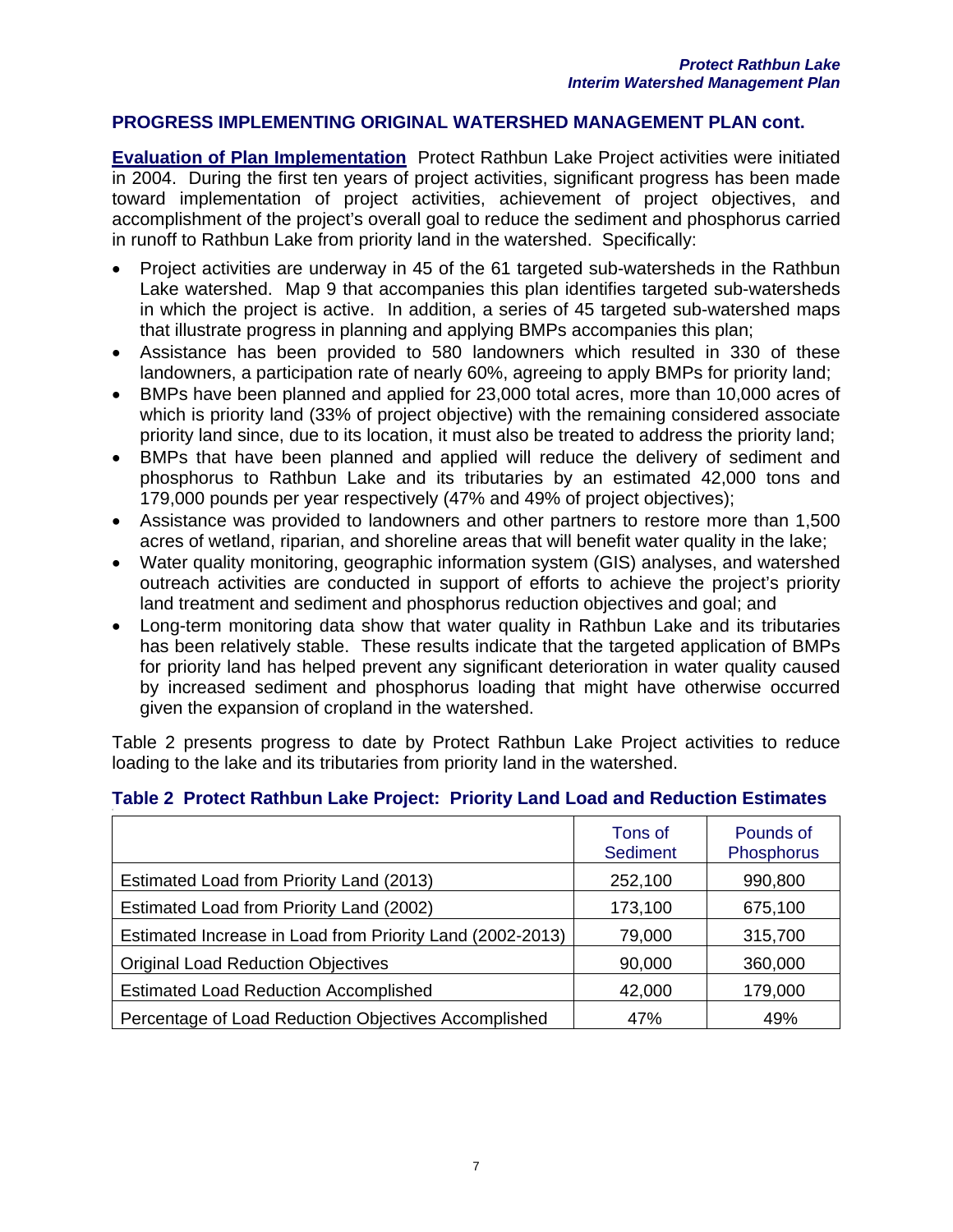#### **PROGRESS IMPLEMENTING ORIGINAL WATERSHED MANAGEMENT PLAN cont.**

**Factors Supporting Plan Implementation** The progress achieved in reducing sediment and phosphorus delivery to Rathbun Lake and its tributaries coupled with relatively stable water quality conditions in spite of increased loading of these pollutants due to the expansion of cropland in the watershed lead the Alliance and its partners to conclude that the strategy pursued in implementing the Protect Rathbun Lake Project during the last ten years has been successful and should continue in the future. The Alliance considers the following to be key factors that support successful project implementation:

- Adequate Financial Resources Success in implementing project activities, achieving specific project objectives, and accomplishing the overall project goal requires a substantial and sustained commitment of resources by Alliance members and partners. As an indication of this level of support, more than \$12 million has been invested by partners, including cooperating landowners, to install BMPs since 2004;
- Qualified Field Professionals A highly qualified team of field professionals, as is currently in place, has been and will continue to be essential to successfully implement project activities and achieve the project's objectives and goal. At this time, professional field staff dedicated to the project includes two environmental specialists and one technician, all of whom are supported by local, state, and federal partners' personnel;
- Emphasis on Structural BMPs The Alliance has found that structural BMPs such as terraces combine important features which make these practices especially effective at reducing sediment and phosphorus delivery to Rathbun Lake and its tributaries. These features are strong levels of landowner interest and adoption, high trapping efficiencies, and consistent performance with little maintenance over a relatively long lifespan. In contrast, the Alliance's experience with non-structural BMPs such as no-till and cover crops has been that the application of these practices is affected by such factors as weather, input costs, crop prices, differences in farming operations, and changes in landowner decision-making. While field staff assist landowners with the application of non-structural BMPs, in terms of the project's implementation strategy, these practices are considered less effective over time in achieving the project objectives and overall goal for reduced sediment and phosphorus delivery to Rathbun Lake;
- Targeting BMPs for Priority Land Experience from the Protect Rathbun Lake Project demonstrates that the targeted application of BMPs for priority land is a cost effective strategy to reduce sediment and phosphorus delivery to the lake and its tributaries. The Alliance has determined that the average annual cost for the targeted application of BMPs on priority land is less than \$15 per ton of sediment reduced. In comparison, the average annual cost for applying BMPs on land that has not been identified as priority by targeting is estimated at more than \$34 per ton of sediment reduced. Given this, the Protect Rathbun Lake Project strategy that targets priority land for BMPs results in a cost to protect water quality in terms of reduced sediment and phosphorus delivery that is less than one-half of the cost of applying BMPs on land without targeting; and
- Responsiveness of the "Supershed" Approach The "supershed" approach approved and employed as part of the Protect Rathbun Lake Project strategy has allowed project activities to be implemented and expanded in a well-managed and purposeful manner across the watershed that is also highly responsive to opportunities to apply BMPs for priority land. Specifically, this approach enables project resources for BMP application to be directed to any of the targeted sub-watersheds in response to such conditions as increases in priority land due to the conversion of land to row crops and changes in land ownership or operation that lead to greater interest in applying BMPs for priority land.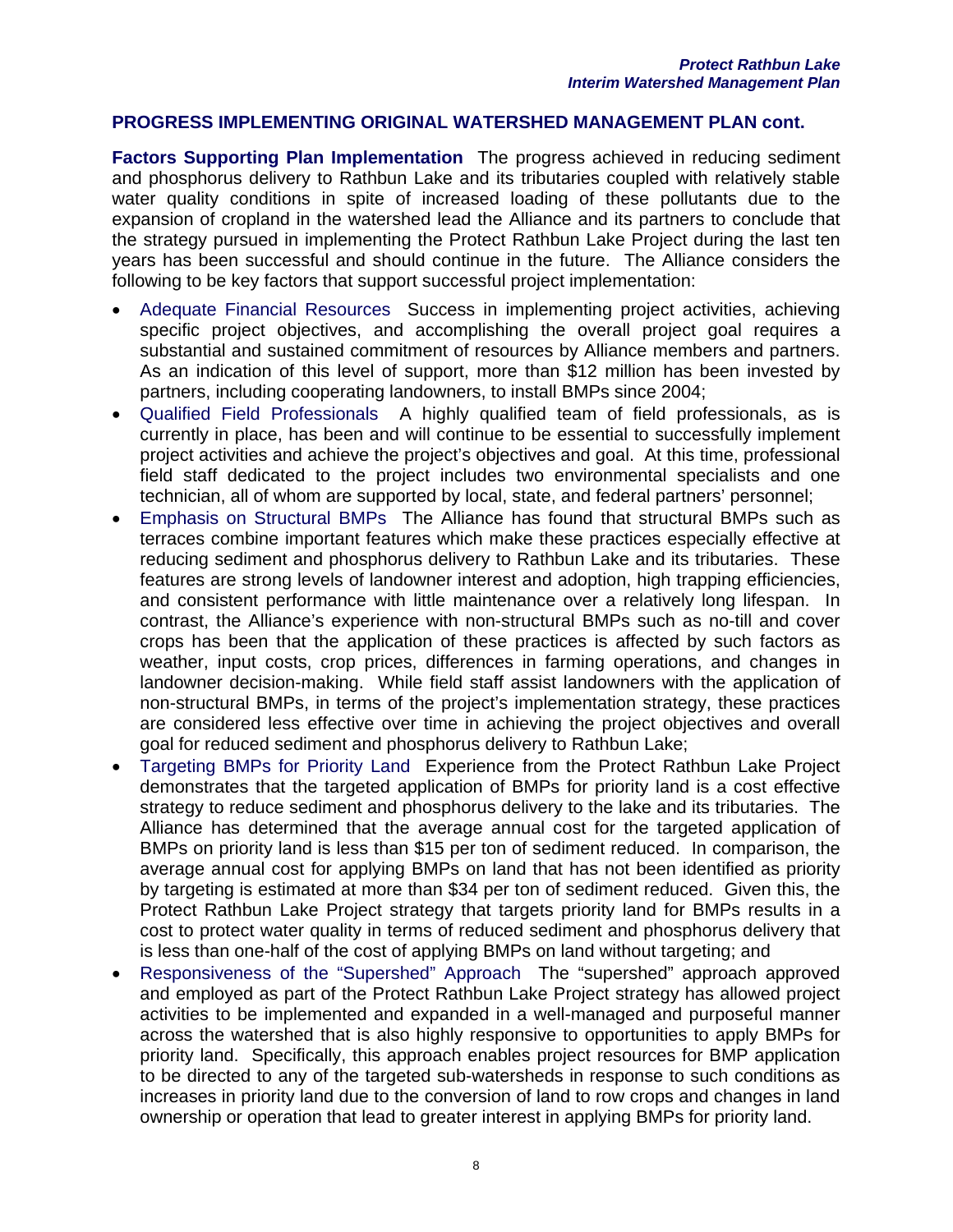**Project Description** The overall goal of the Protect Rathbun Lake Project under the interim watershed management plan will continue to be the reduction of sediment and phosphorus delivery to Rathbun Lake. The interim plan will guide water quality protection activities in the Rathbun Lake watershed for the five-year period from 2014 to 2019. During this five-year period, the Alliance plans to continue to implement the strategy which has proven to be effective during the initial ten years of the Protect Rathbun Lake Project, that is, work with landowners to achieve the targeted application of BMPs for priority land in the Rathbun Lake watershed. The application of BMPs for this priority land will reduce annual sediment and phosphorus delivery to Rathbun Lake and its tributaries. Project activities will continue in the 45 active targeted sub-watersheds and expand into the remaining subwatersheds during the five-year period of the interim management plan.

**Element 1 Causes and Sources** BMPs will be applied for 5,000 total acres in the Rathbun Lake watershed during the five-year interim watershed management plan. Approximately 2,500 acres will be priority land with the balance considered associate priority land. An estimated 1,500 acres of this priority land will be located in the 45 active sub-watersheds while 1,000 acres of the priority land will be in the 13 remaining sub-watersheds. Three sub-watersheds in the Rathbun Lake watershed that will not be targeted due to the location of water bodies at their outlets are the Bob White Lake, Humeston Reservoir, and West Lake sub-watersheds. A series of maps that identify priority land in need of BMPs in the 13 remaining sub-watersheds in the Rathbun Lake watershed accompany this interim plan.

**Element 2 Load Reductions** During the interim watershed management plan period, the BMPs applied to address 2,500 acres of priority land and 2,500 acres of associate priority land in 58 targeted sub-watersheds will reduce annual sediment and phosphorus delivery to Rathbun Lake by an estimated 7,500 tons and 30,000 pounds respectively. This additional reduction in loading to Rathbun Lake accomplished during the interim plan period will achieve 55% and 58% of project's original objectives for the reduced delivery of sediment (will reach 49,500 tons reduced out of the 90,000 tons objective) and phosphorus (will reach 209,000 pounds reduced out of the 360,000 pounds objective) respectfully.

**Element 3 Management Measures** The BMPs that will be applied for 5,000 acres of priority and associate priority land in the Rathbun Lake watershed as well as the supporting activities to be implemented during the interim plan are described below. The Alliance's implementation strategy for the Protect Rathbun Lake Project emphasizes the application of structural BMPs such as terraces and water and sediment control basins. As indicated, the Alliance has found that structural BMPs combine features which make these practices highly effective at reducing sediment and phosphorus delivery to Rathbun Lake and its tributaries from the watershed. These structural practice features include strong levels of landowner adoption, high trapping efficiencies, and consistent performance over a relatively long lifespan. At the same time, Alliance partners' field staff will also assist landowners with non-structural BMPs such as no till and cover crops. Most of these BMPs are not, however, central to the Alliance's project implementation strategy due to factors which cause the application and effectiveness of these practices to be variable over time such as weather, input costs, crop prices, differences in farming operations, and changes in landowner decision-making. The Alliance and partners will ensure that all BMPs applied comply with NRCS Standards and Specifications (S&S), practices are maintained by landowners as per agreements with SWCDs, and any required permits are obtained: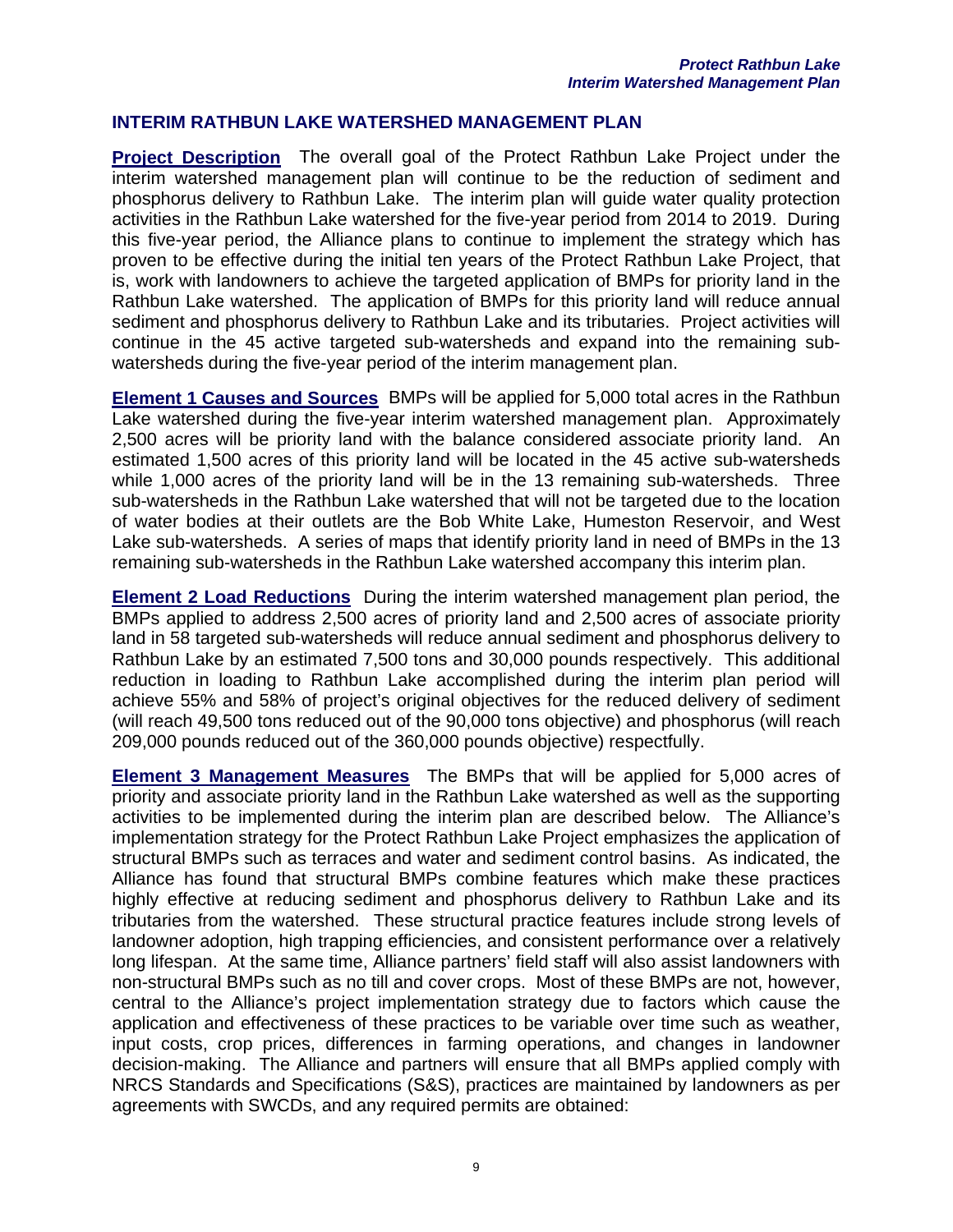#### **Element 3 Management Measures cont.**

- Technical Assistance The interim plan proposes continuation of the current staff of two Environmental Specialists and one Technician assigned to the project.
- Terraces (NRCS S&S 600) Terrace systems will be constructed for 3,000 acres. Terrace trapping efficiency for sediment and sediment-bound phosphorus is estimated by NRCS at 95%.
- Debris Basins (NRCS S&S 350) Debris basins will be constructed for 300 acres. Debris basin trapping efficiency for sediment and sediment-bound phosphorus is estimated by NRCS at 90%.
- Grade Stabilization Structures (NRCS S&S 410) Grade stabilization structures will be constructed for 700 acres. Grade stabilization structure trapping efficiency for sediment and sediment-bound phosphorus is estimated by NRCS at 90%.
- Water and Sediment Control Basins (NRCS S&S 638) Water and sediment control basins will be constructed for 800 acres. Water and sediment control basin trapping efficiency for sediment and sediment-bound phosphorus is estimated by NRCS at 95%.
- Priority Land Conversion (NRCS S&S 512) Two hundred acres of priority and associate priority land used for row crop production will be converted to grassland. According to NRCS estimates, the conversion of land used for row crop production to grassland for pasture or hay reduces soil erosion on that land by more than 85%. As a result, this conversion of cropland to grassland reduces potential sediment and sediment-bound phosphorus delivery by an estimated 85%. In addition, NRCS also estimates that grassland has an average trapping efficiency of 50% which can reduce the delivery of sediment and sediment-bound phosphorus from adjacent cropland depending on the relative location of these two land uses.
- Improved Grazing Practices (NRCS S&S 528) Improved grazing practices will be applied on 60 acres grassland converted from row crops. Practices will include rotational grazing, fencing, trough or tank, pipeline, and heavy use protection. Fencing will be installed to ensure that livestock are excluded or restricted from any areas adjacent to water bodies. The application of improved grazing practices can provide the operational infrastructure necessary for the long-term use of land as pasture. As a result, improved grazing practices can help to ensure that land converted from row crop production to grassland remains in use as pasture for extended periods of time. In other words, grassland on which improved grazing practices are applied is less likely to be converted back to row crop use than grassland on which an investment in these practices has not been made. In terms of water quality protection, the potential longterm reduction in sediment and sediment-bound phosphorus delivery from grassland with improved grazing practices is greater than from grassland without these practices.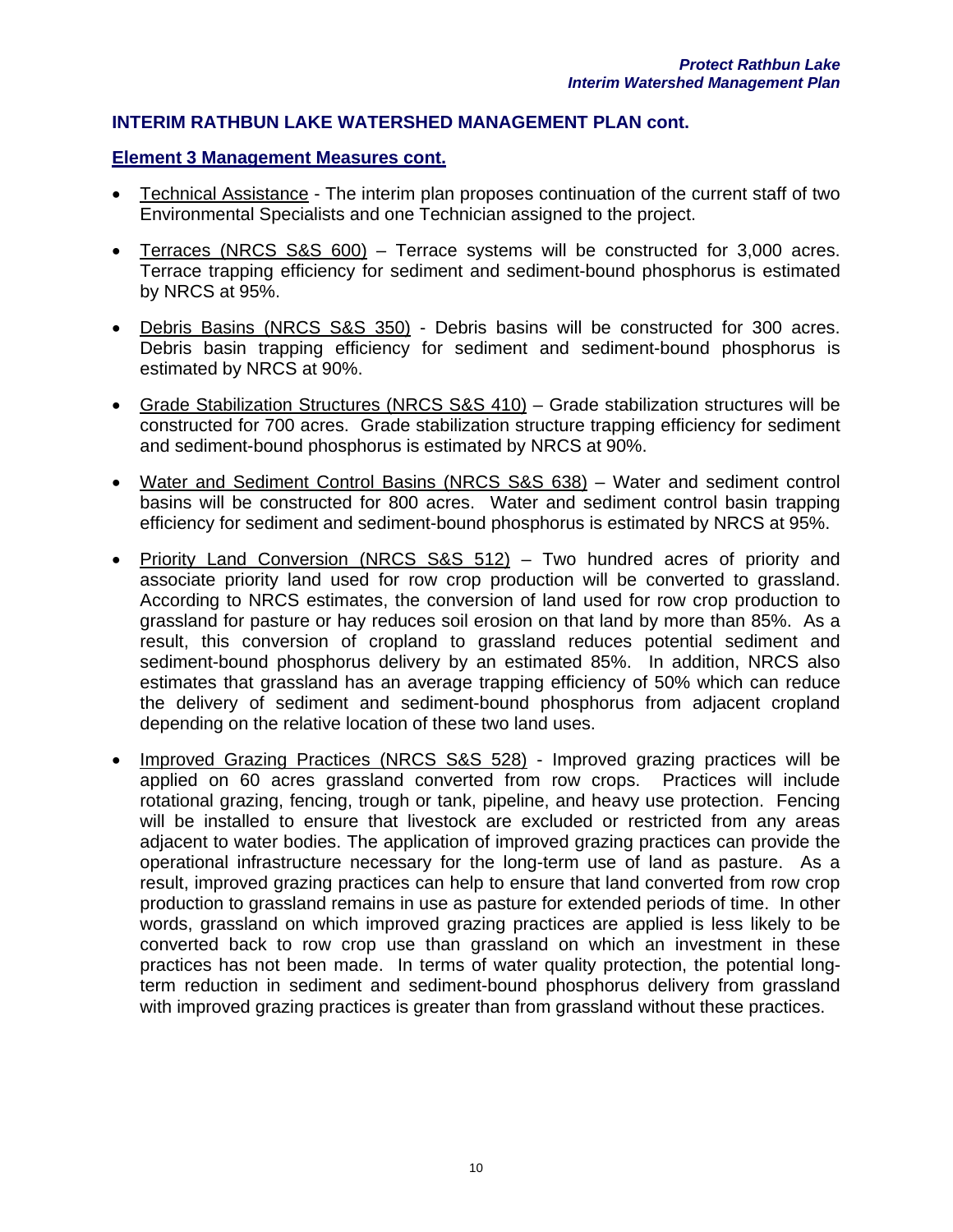**Element 4 Technical and Financial Assistance** Implementation of project activities during the five-year interim management plan will require an estimated investment of \$5,455,740. The principal uses and sources of these funds are described below:

- Technical Assistance An estimated \$1,308,940 to support two Environmental Specialists and one Technician assigned to the project. This amount will be comprised of \$1,065,710 from the Section 319 Program and \$243,230 from the DSC and Alliance.
- Terraces An estimated \$1,890,000 to construct terrace systems for 3,000 acres. This amount will be comprised of \$472,500 from cooperating landowners, \$708,750 from the Section 319 Program, and \$708,750 from NRCS, DSC, and Alliance.
- Debris Basins An estimated \$180,000 to construct debris basins for 300 acres. This amount will be comprised of \$18,000 from cooperating landowners, \$150,000 from the Section 319 Program, and \$12,000 from the Alliance.
- Grade Stabilization Structures An estimated \$515,200 to construct structures for 700 acres. This amount will be comprised of \$128,800 from cooperating landowners, \$193,200 from the Section 319 Program, and \$193,200 from NRCS, DSC, and Alliance.
- Water and Sediment Control Basins An estimated \$672,000 to construct basins for 800 acres. This amount will be comprised of \$168,000 from cooperating landowners, \$252,000 from the Section 319 Program, and \$252,000 from NRCS, DSC, and Alliance.
- Priority Land Conversion An estimated \$50,000 to convert 200 acres of priority and associate priority land to grassland. This amount will be comprised of \$10,000 from landowners, \$20,000 from the Section 319 Program, and \$20,000 from NRCS.
- Improved Grazing Practices An estimated \$11,400 to apply improved grazing practices on 60 acres of grassland converted from row crops. This amount will be comprised of \$5,700 from cooperating landowners and \$5,700 from NRCS and Alliance.
- GIS Analysis An estimated \$20,800 for assistance from a GIS specialist to help plan, select, and evaluate the effectiveness of BMPs to reduce sediment and phosphorus delivery to the lake and its tributaries. This amount will be provided by the Alliance.
- Water Quality Monitoring An estimated \$637,400 for water quality monitoring activities as indicated in Element 9 of this plan. This amount will be comprised of \$60,000 from the Section 319 Program, and \$577,400 from the ACOE, DNR, and Alliance.
- Information and Education An estimated \$170,000 to implement the Rathbun Lake Protectors outreach activities described in Element 5 of this plan. This amount will be comprised of \$85,000 from the Section 319 Program and \$85,000 from the Alliance.

Table 3 presents a summary of sources of technical and financial assistance required to implement project activities during the five-year interim watershed management plan.

| <b>TANIC O CAMMINITY OF OCAL COO OF ACCIDIBITION TOP MACHINE RAT IMPROMOTION.</b> |                |             |                          |                 |             |  |  |  |  |  |  |  |
|-----------------------------------------------------------------------------------|----------------|-------------|--------------------------|-----------------|-------------|--|--|--|--|--|--|--|
|                                                                                   | Section 319    | Cooperating | <b>Other Federal and</b> | Local           | Total       |  |  |  |  |  |  |  |
|                                                                                   | <b>Program</b> | Landowners  | <b>State Partners</b>    | <b>Partners</b> | Investment  |  |  |  |  |  |  |  |
|                                                                                   | \$2,534,660    | \$803,000   | \$1,792,915              | \$325,165       | \$5,455,740 |  |  |  |  |  |  |  |

## **Table 3 Summary of Sources of Assistance for Interim Plan Implementation**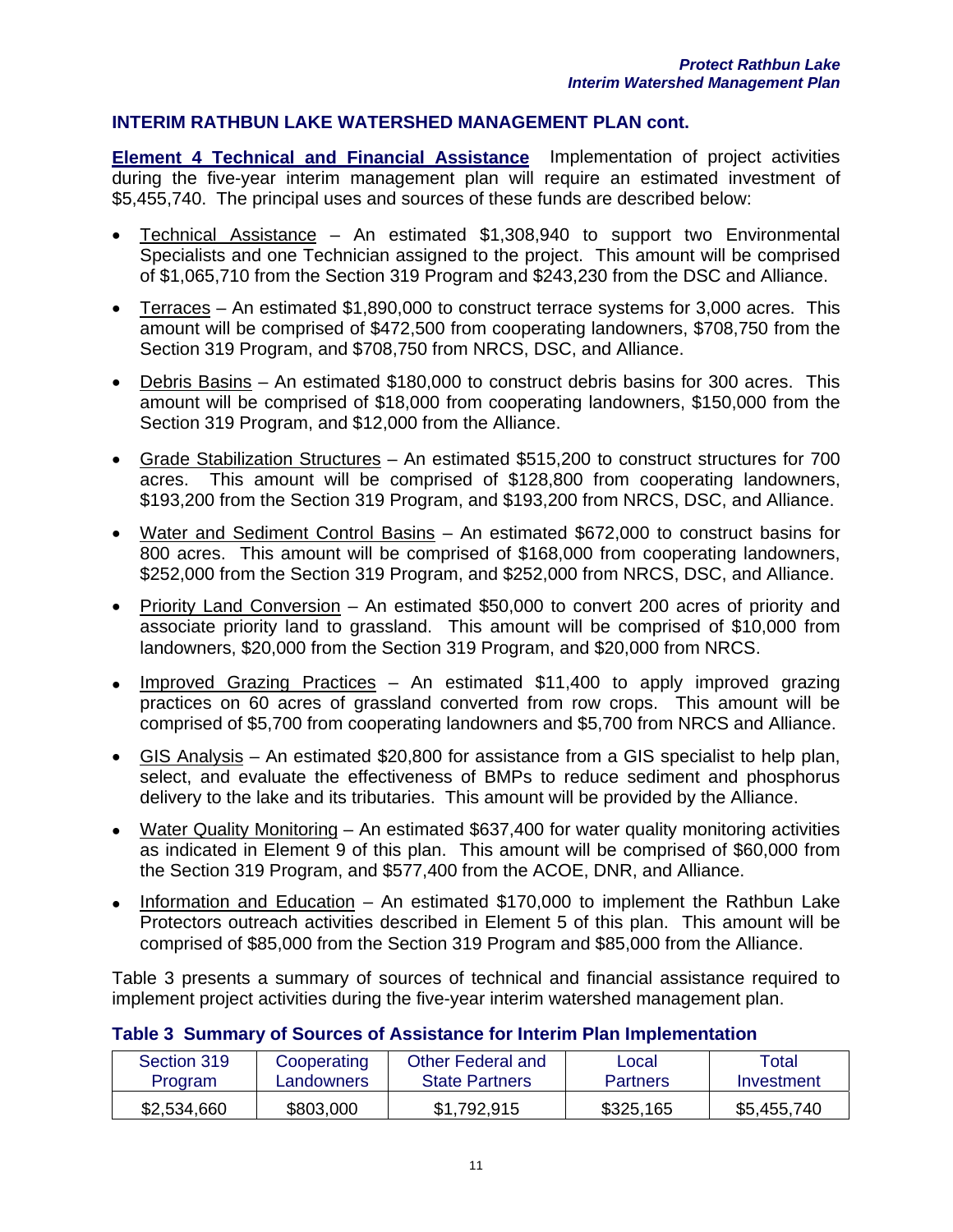**Element 5 Information and Education** Alliance members and partners will continue to implement information and education activities through the Rathbun Lake Protectors watershed outreach program as part of the interim watershed management plan. The program's principal target audience is landowners who own and/or farm priority land in the Rathbun Lake watershed. The program's goal is to motivate these landowners to apply BMPs on this land to protect and improve water quality in Rathbun Lake and the lake's tributaries.

The Alliance and partners conducted a survey of landowners in the Rathbun Lake watershed as a companion effort to the original Rathbun Lake watershed management plan. The primary purpose of the survey was to understand landowners' perspectives on land use and farming practices in the watershed. Key findings that influenced the Protect Rathbun Lake Project and watershed outreach activities included: (a) a majority of landowners considered face-to-face contact as the most effective means of obtaining technical assistance; (b) more than threequarters of the landowners identified soil erosion as the most important resource concern on the land they farmed; (c) almost half of the landowners were interested in adopting better conservation practices on their land; (c) three-quarters of the landowners agreed that water contamination was a concern in the Rathbun Lake area; and (d) a majority of landowners agreed that better conservation practices would improve water quality in Rathbun Lake. The Alliance proposes to conduct a follow-up landowner survey in conjunction with the development of the new nine-element water quality improvement plan for the Rathbun Lake watershed.

The Rathbun Lake Protectors watershed outreach program emphasizes one-on-one contacts between project field staff and landowners through farm visits. During these visits, field staff communicates information to landowners about the priority land that they own and/or farm, and helps them evaluate and complete the installation of BMPs that will reduce the impact on water quality of row crop production on this land. A cornerstone activity of the outreach program is the recognition of selected landowners as Rathbun Lake Protectors for their stewardship, and the accompanying promotion of their efforts in hopes of encouraging others to take similar actions to protect water quality in Rathbun Lake. Specific outreach activities include: (a) public recognition of six to ten landowners as Rathbun Lake Protectors at the Alliance's annual Protect Rathbun Lake meeting; (b) annual maintenance of existing and placement each year of as many as ten new on-farm Rathbun Lake Protector signs; and (c) four WHO radio interviews and four features in Wallaces Farmer magazine annually that highlight the stewardship efforts of Rathbun Lake Protectors. Complementary outreach activities include: (d) at least two watershed field days, workshops, and tours for landowners and others each year; (e) annual maintenance of existing and placement each year of as many as two new roadside signs to encourage BMP application; (f) at least two Protect Rathbun Lake Project presentations and displays at local and state events; (g) as many as four project related features in local print, radio, and television media each year; and (h) ongoing maintenance and development of the Alliance's Internet site www.rlwa.org which has received an estimated 9,000 pageviews to date. The Alliance tracks the percentage of landowners who own and/or farm priority land that apply BMPs for this land as the principal means of evaluating the effectiveness of outreach activities. To date, close to 60% of the landowners who own and/or farm priority land in active sub-watersheds have agreed to apply BMPs for this land. In addition, the Alliance asks participants at the annual meeting, field days, and workshops to complete written evaluations of outreach activities. The Alliance and partners contract for assistance from an outreach specialist to help plan, carry out, and evaluate the Rathbun Lake Protectors watershed outreach program.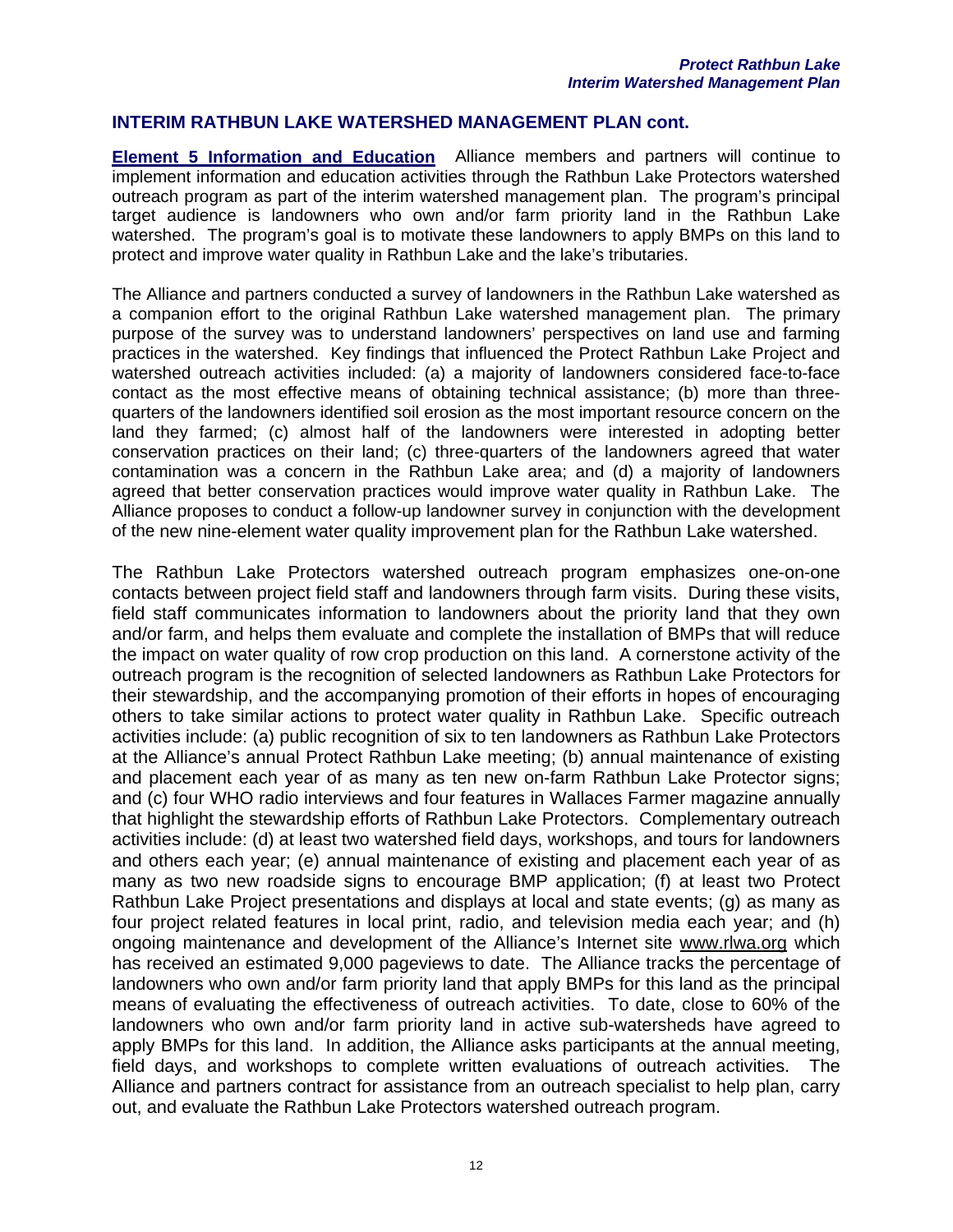**Element 6 Schedule** Activities of the interim Rathbun Lake watershed management plan will be implemented over a five-year period from 2014 through 2019. The proposed date to initiate activities in the plan is October 1, 2014. The schedule presented below reflects the implementation strategy successfully employed during the initial ten years of the Protect Rathbun Lake Project which emphasizes the application of structural BMPs for priority land in the watershed. In order to accommodate farming operations, the application of structural BMPs is primarily concentrated during the pre-planting (early spring) and post-harvest (late fall and early winter) periods each year. Assistance to landowners and supporting activities are, for the most part, carried out through the year.

| Major Activities <sup>a</sup>                                     | Yʻ<br>Q <sub>1</sub> |    | Υ1             |                | Υ2             | Υ2             | Υ2             | Υ2             | Y3             | Y3 | Y3<br>Q <sub>3</sub> | Y3 | Y4             | Y4<br>Q <sub>2</sub> | Υ4             | Y4 | Y5             | Y5 | Y <sub>5</sub> | Y <sub>5</sub> |
|-------------------------------------------------------------------|----------------------|----|----------------|----------------|----------------|----------------|----------------|----------------|----------------|----|----------------------|----|----------------|----------------------|----------------|----|----------------|----|----------------|----------------|
|                                                                   |                      | Q2 | Q <sub>3</sub> | Q <sub>4</sub> | Q <sub>1</sub> | Q <sub>2</sub> | Q <sub>3</sub> | Q <sub>4</sub> | Q <sub>1</sub> | Q2 |                      | Q4 | Q <sub>1</sub> |                      | Q <sub>3</sub> | Q4 | Q <sub>1</sub> | Q2 | Q <sub>3</sub> | Q <sub>4</sub> |
| Assist landowners plan and apply BMPs                             | X                    | Х  | X              | Χ              | X              | X              | X              | X              | Χ              | X  | X                    | X  | X              | X                    | X              | X  | X              | X  | Х              | X              |
| Install terrace systems                                           |                      |    | X              |                | X              |                | X              |                | X.             |    | Χ                    |    | X              |                      | X              |    | Χ              |    | X              |                |
| Construct debris basins                                           |                      |    |                |                |                |                |                |                | X              |    | Χ                    |    | X              |                      | Χ              |    | Χ              |    | X              |                |
| Construct grade stabilization structures                          |                      |    | X              |                | Χ              |                | Χ              |                | Χ              |    | Χ                    |    | Χ              |                      | Χ              |    | Χ              |    | Х              |                |
| Construct water/sediment control basins                           | X                    |    | X              |                | X              |                | X              |                | X.             |    | X                    |    | X              |                      | X              |    | Χ              |    | X              |                |
| Priority land conversion                                          |                      |    | X              |                | X              |                | X              |                | X.             |    | X                    |    | X              |                      | X.             |    | X              |    | X              |                |
| Apply improved grazing practices                                  |                      |    |                |                | X              |                | Χ              |                | X              |    | X                    |    | X              |                      | X              |    | X              |    | X              |                |
| GIS analysis to plan and evaluate BMPs                            | X                    | X  | X              | X              | X              | X              | X              | Χ              | X              | X  | Χ                    | X  | X              | X                    | Χ              | X  | Χ              | X  | Χ              | X              |
| Conduct water quality monitoring                                  | X                    |    | X              | х              | Х              |                | Χ              | Χ              | X              |    | Χ                    | X  | X              |                      | Χ              | X  | X              |    | X              | X              |
| Perform information/education activities                          | X                    | Χ  | X              | Χ              | Х              | X              | Χ              | х              | X              | X  | Χ                    | X  | X              | Χ                    | X              | X  | Χ              | X  | X              | X              |
| Alliance and partner meetings                                     | X                    | Χ  | X              | X              | Х              | X              | X              | X              | X              | X  | X                    | X  | Х              | X                    | X              | X  | X              | Χ  | Х              | X              |
| Submit workplans and reports                                      | X                    | Χ  | X              | X              | Х              | X              | X              | X              | X              | X  | X                    | X  | Х              | X                    | Χ              | X  | X              | X  | X              | X              |
| <b>TMDL Development</b>                                           | X                    | Χ  | X              | х              | Χ              | Χ              | х              | Χ              | Χ              | X  | Χ                    | Χ  |                | Χ                    | Χ              | X  |                |    |                |                |
| Preparation of new nine-element water<br>quality improvement plan |                      |    |                |                |                |                |                |                |                |    |                      |    |                |                      |                |    | Χ              | X  | X              | X              |

<sup>a</sup> As indicated, project activities will continue in the 45 active targeted sub-watersheds and expand into the remaining subwatersheds during the five-year period of the interim management plan. As planned, project activities will expand into two to three of the remaining sub-watersheds each year. The total acres of priority land in need of BMPs in each of the remaining subwatersheds will be used to determine the order in which project activities are expanded into these sub-watersheds.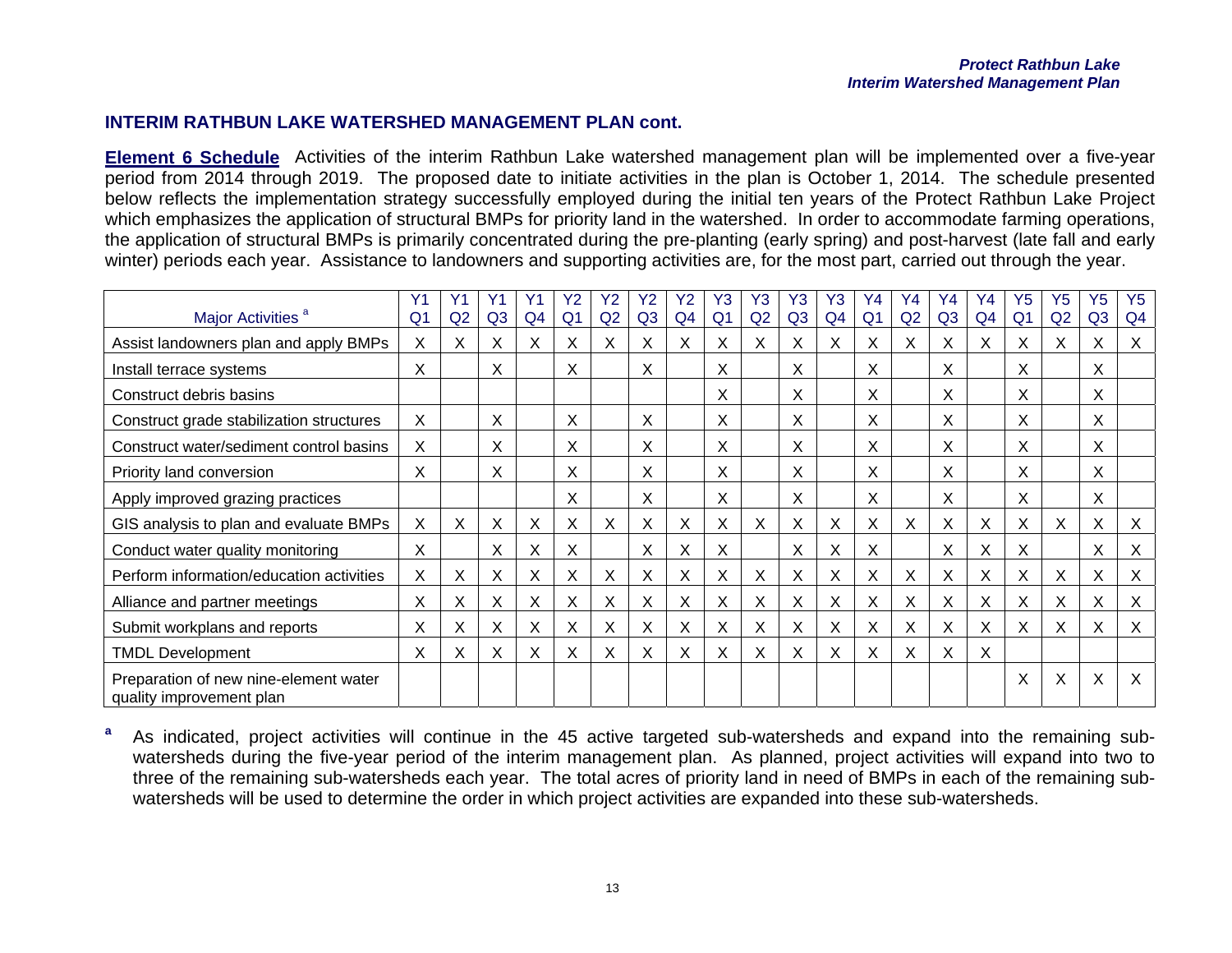**Element 7 Milestones** Success in implementing Protect Rathbun Lake Project activities during this five-year interim watershed management plan will be assessed in terms of the number and type of BMPs applied as well as the completion of supporting activities. Specific progress milestones will include:

- Technical Assistance The current team of professional field staff comprised of two Environmental Specialists and one Technician will be assigned to the project during the five-year interim plan period.
- Terraces A total of 300,000 feet of terraces will be installed during the five-year interim plan period. An average of 60,000 feet of terraces will be installed each year.
- Debris Basins Three debris basins will be constructed by the end of the five-year interim plan period.
- Grade Stabilization Structures Twenty-eight structures will be constructed during the five-year interim plan period. At least five or six structures will be completed each year.
- Water and Sediment Control Basins A total of 200 basins will be constructed during the five-year interim plan period. An average of 40 basins will be installed each year.
- Priority Land Conversion A total of 200 acres will be converted from row crops to grassland during the five-year interim plan period. An average of 40 acres will be converted annually.
- Improved Grazing Practices Improved grazing practices will be applied on a total of 60 acres of grassland converted from row crop production by the end of the five-year interim plan period.
- GIS Analysis GIS analysis will be performed as needed during the five-year interim plan period to help plan, select, and evaluate the effectiveness of BMPs to reduce sediment and phosphorus delivery to the lake and its tributaries.
- Water Quality Monitoring Annual water quality monitoring activities will continue to be conducted during the five-year interim plan period as indicated in Element 9. Monitoring results will be used to develop a TMDL for Rathbun Lake as well as to evaluate the lake and other water bodies in the lake's watershed for Iowa's Section 303(d) List of Impaired Waters and Iowa's 305(b) Water Quality Assessment.
- Information and Education Rathbun Lake Protectors watershed outreach program activities will continue to be implemented during the five-year interim plan period. These activities described in Element 5 of this plan will include one-on-one assistance to landowners; landowner recognition; project signage; annual meeting; tours, field days, workshops, presentations, and displays; television, radio, and print media coverage; and the Alliance's Internet site.
- TMDL and Water Quality Improvement Plan Alliance and partners will complete the development of a TMDL for Rathbun Lake and the preparation of a new nine-element water quality improvement plan for the Rathbun Lake watershed.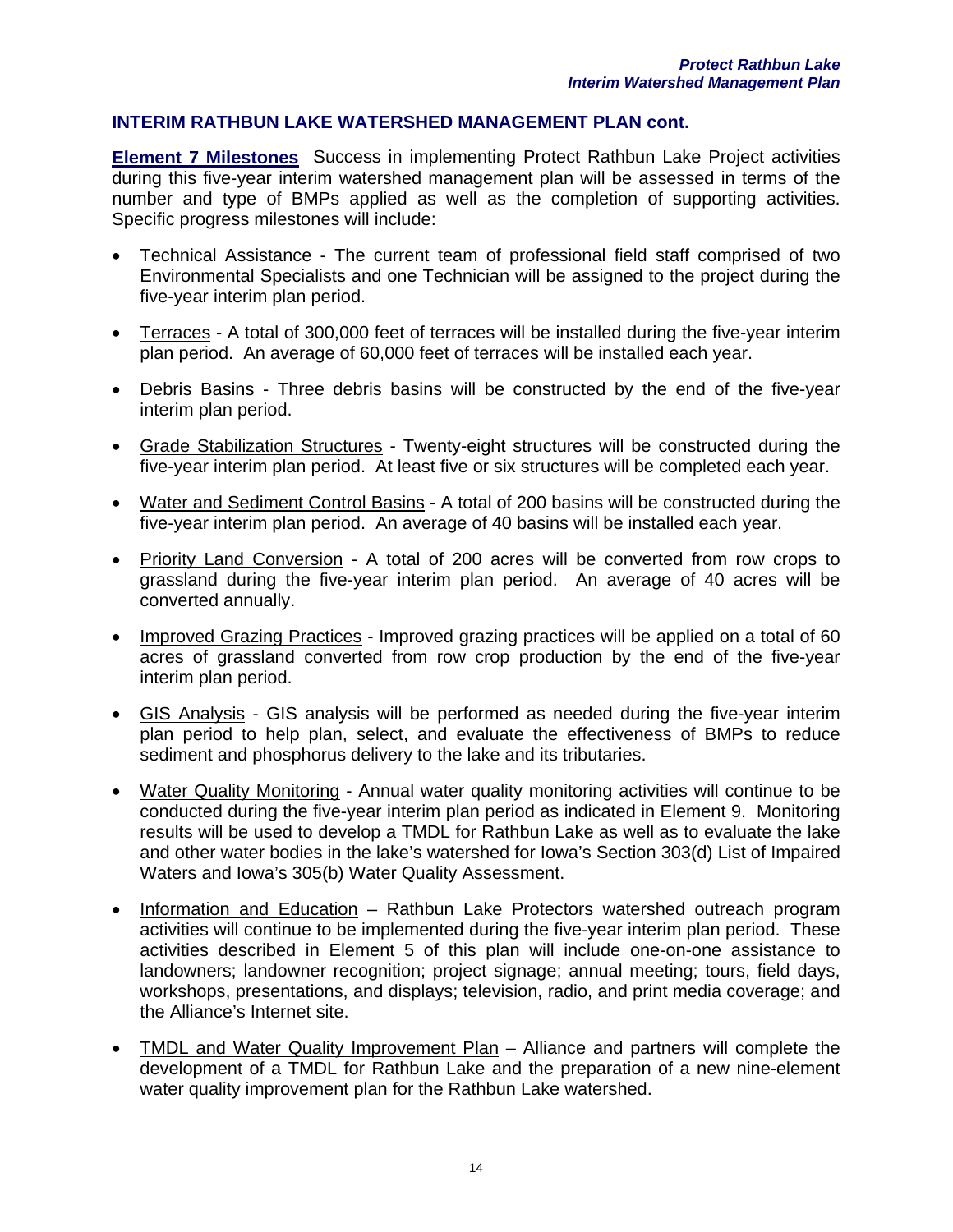**Element 8 Criteria** Progress in achieving the Protect Rathbun Lake Project's objectives for reduced loading to the lake during this interim watershed management plan will be based on the estimated reduction in sediment and phosphorus delivery that result from the application of BMPs. The Alliance and its partners will continue to combine GIS analysis with the Sediment Delivery Calculator and related models such as the Soil Erosion and Sediment Delivery Procedure to estimate the impact of BMPs in terms of reduced sediment and phosphorus loading. Estimated load reductions for planned BMPs are:

- Terraces The installation of 300,000 feet of terraces for 3,000 acres will reduce the annual delivery of sediment and phosphorus to the lake and tributaries by an estimated 4,500 tons and 18,000 pounds respectively.
- Debris Basins The construction of three debris basins for 300 acres will reduce the annual delivery of sediment and phosphorus to the lake and tributaries by an estimated 450 tons and 1,800 pounds respectively.
- Grade Stabilization Structures The construction of 28 structures for 700 acres will reduce the annual delivery of sediment and phosphorus to the lake and tributaries by an estimated 1,050 tons and 4,200 pounds respectively.
- Construct Water and Sediment Control Basins The construction of 200 basins for 800 acres will reduce the annual delivery of sediment and phosphorus to the lake and tributaries by an estimated 1,200 tons and 4,800 pounds respectively.
- Priority Land Conversion The conversion of 200 acres of priority and associate priority land from row crops to grassland will reduce the annual delivery of sediment and phosphorus to the lake and tributaries by an estimated 300 tons and 1,200 pounds.

This total estimated reduction in annual sediment load of 7,500 tons and annual phosphorus load of 30,000 pounds from the watershed as a result of these BMPs is projected to benefit water quality in Rathbun Lake by achieving an estimated two percent decrease in the average total suspended solids and phosphorus concentrations as well as in the median trophic state index values for Secchi depth and total phosphorus in the lake.

**Element 9 Monitoring** Annual water quality monitoring in Rathbun Lake and its tributaries will continue during the five-year interim plan period. Monitoring will consist of at least monthly and event sample collection and analysis as well as field measurements from up to 20 fixed sites in Rathbun Lake, its tributaries, and outlet in the Chariton River. The Iowa DNR's Rathbun Lake and Watershed 2013 Monitoring Summary, which describes the monitoring program and includes an analysis of monitoring data, accompanies this plan. The results from water quality monitoring will be used to develop a TMDL for Rathbun Lake as well as continue to provide data to evaluate the lake and other water bodies in the lake's watershed for Iowa's Section 303(d) List of Impaired Waters and Iowa's 305(b) Water Quality Assessment. Accomplishment of the Protect Rathbun Lake Project's overall, longterm goal of reducing sediment and phosphorus delivery to Rathbun Lake is expected to lead to monitoring results which will, in the future, support the removal of sediment and phosphorus-related causes of impairment in the lake. In terms of evaluating the effectiveness of BMPs implemented during the five-year interim watershed management plan at reducing sediment and phosphorus loading to the lake, as indicated above, nearerterm monitoring is expected to find that water quality in Rathbun Lake has improved as measured by a decrease of an estimated two percent in the average total suspended solids and phosphorus concentrations and in the median trophic state index values for Secchi depth and total phosphorus in the lake.